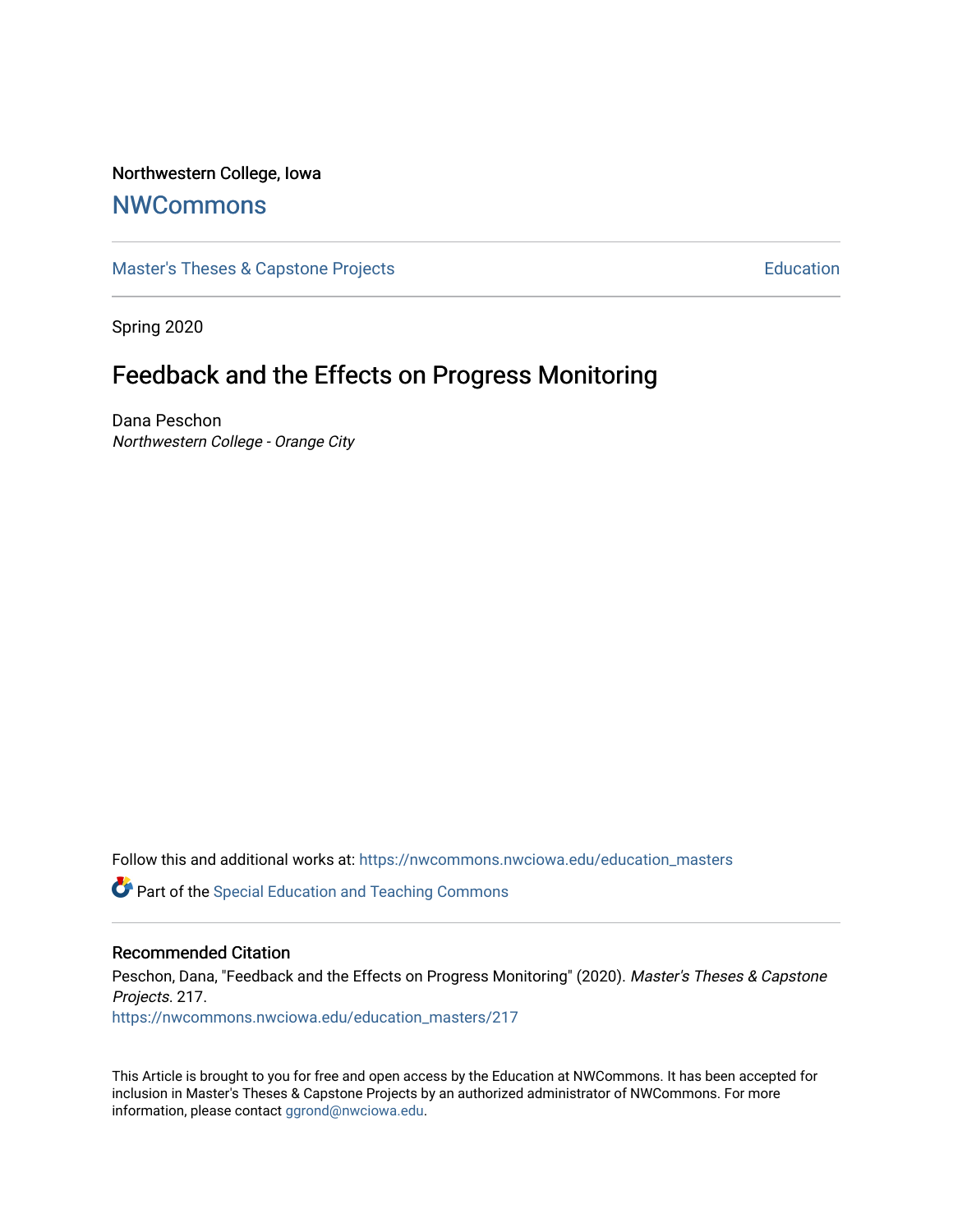Feedback and the Effects on Progress Monitoring

Dana Peschon

Northwestern College

An Action Research Project Presented In Partial Fulfillment of the Requirements For the Degree of Master of Education April 2020

Dr. Ashley Nashleanas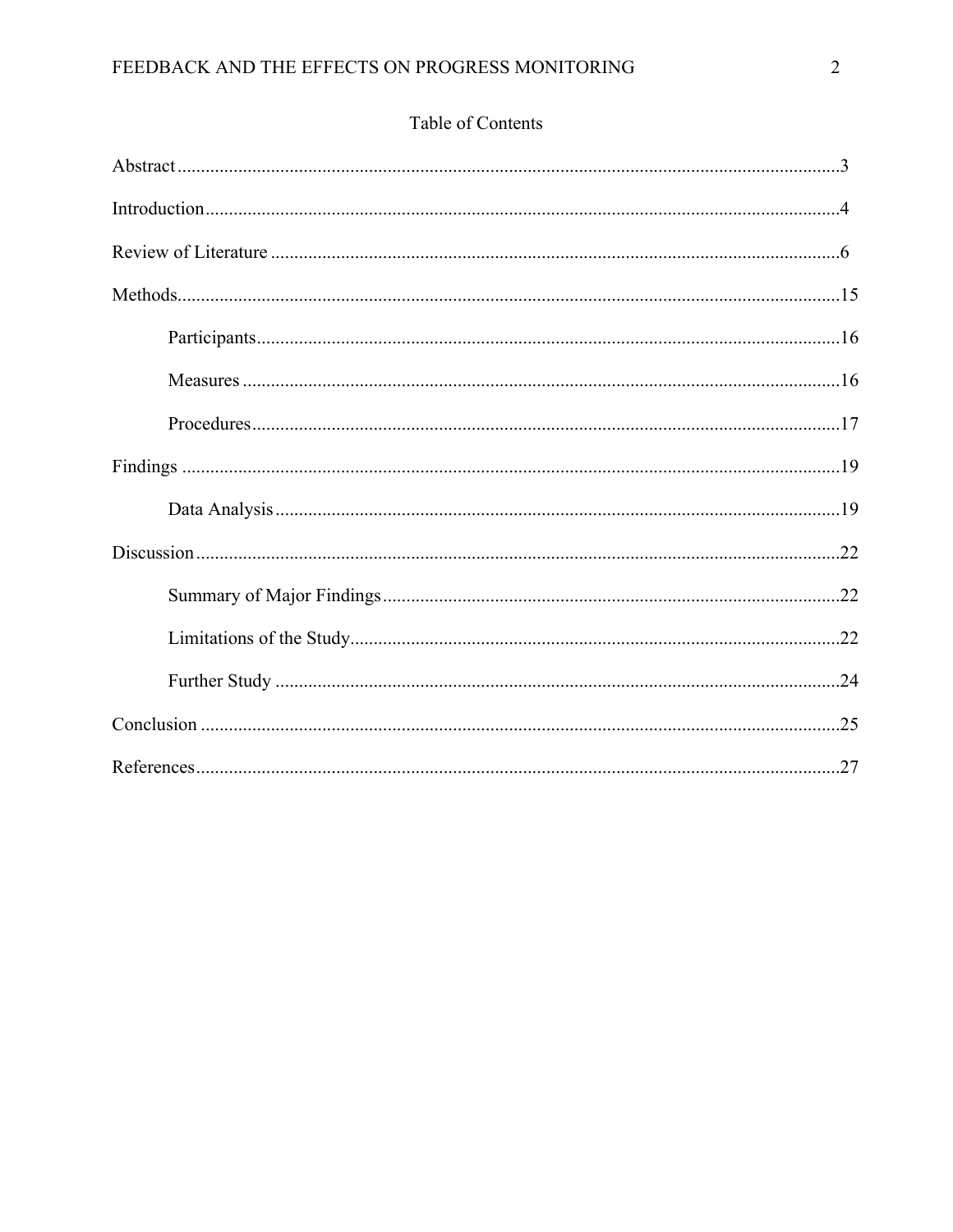#### Abstract

The purpose of this action research paper was to explore the effects of timing of feedback on progress monitoring scores for students in special education. Ten students, grade nine through eleven, completed AIMSweb math application progress monitoring twice per month and received feedback on their results. The control group was provided with delayed feedback during the week in between testing periods while the treatment group received immediate feedback after completing the probe. Feedback consisted of the total number of points earned, what questions were answered correctly, and the researcher working through missed problems with the student. All students were provided with the same feedback. Data was collected over the course of four testing periods in seven weeks. The findings in this study indicated no significant difference between immediate or delayed feedback on student performance.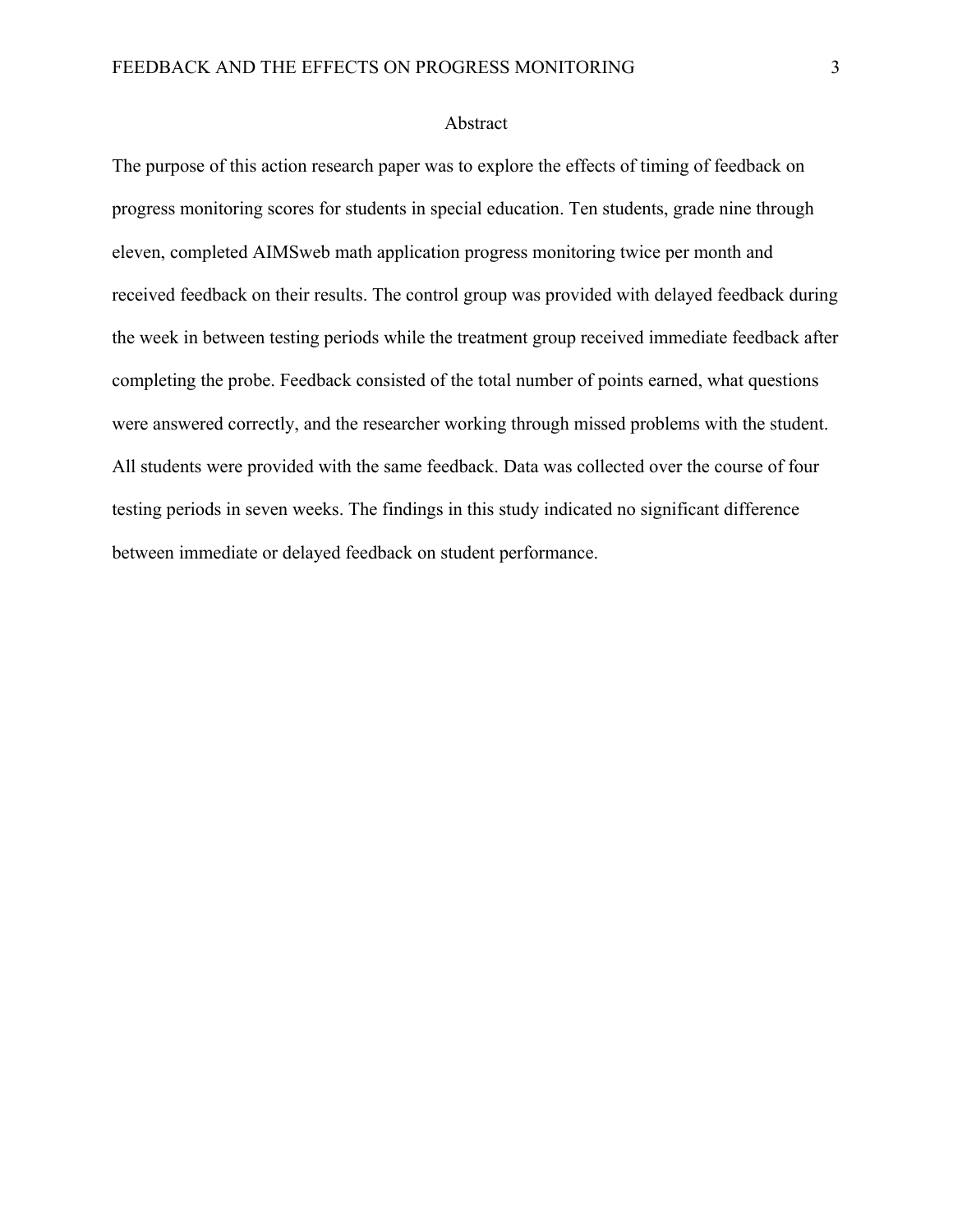#### Feedback and the Effects on Progress Monitoring

Feedback is everywhere. A grade on a paper, a reaction from an audience, a coach correcting form, a cell phone usage summary, or a sit-down conversation with a boss on job performance are all examples of feedback. As seen with these examples, feedback can be given and received in various forms. The *Oxford English Dictionary Online* (2020) describes feedback as "the modification, adjustment, or control of a process or system by a result or effect of the process." Feedback can also be defined as a response presented to an individual on a part of his or her performance (Wiliam, 2013). The individual receives the feedback either during or after the performance and uses the information presented to him or her to change and improve in the future (Jug, Jiang, & Bean, 2019).

Feedback plays a major role in education. The purpose of feedback is to get students to progress from one point to the next and perform at a higher level with the assistance of another individual to evaluate his or her performance (Molloy & Boud, 2013). It can be difficult to evaluate oneself, which is why it is necessary to receive feedback from an outside source. By being provided with feedback, the hope is to produce change in the individual that will promote reaching full potential. Feedback should be based on the individual learner to benefit him or her in the future (Jug, Jiang, & Bean, 2019). Feedback needs to be used effectively to change teaching and activities in order to meet the needs of all learners (McFadzien, 2015). Students do not all learn in the same way, which is why it is important to provide feedback based on each individual student's specific needs.

Within education, feedback is important for both teachers and students. According to Molloy and Boud (2013), feedback is a tool that can benefit both the teacher and learner. McFadzien (2015) found that feedback is essential for learning to occur, but is also vital for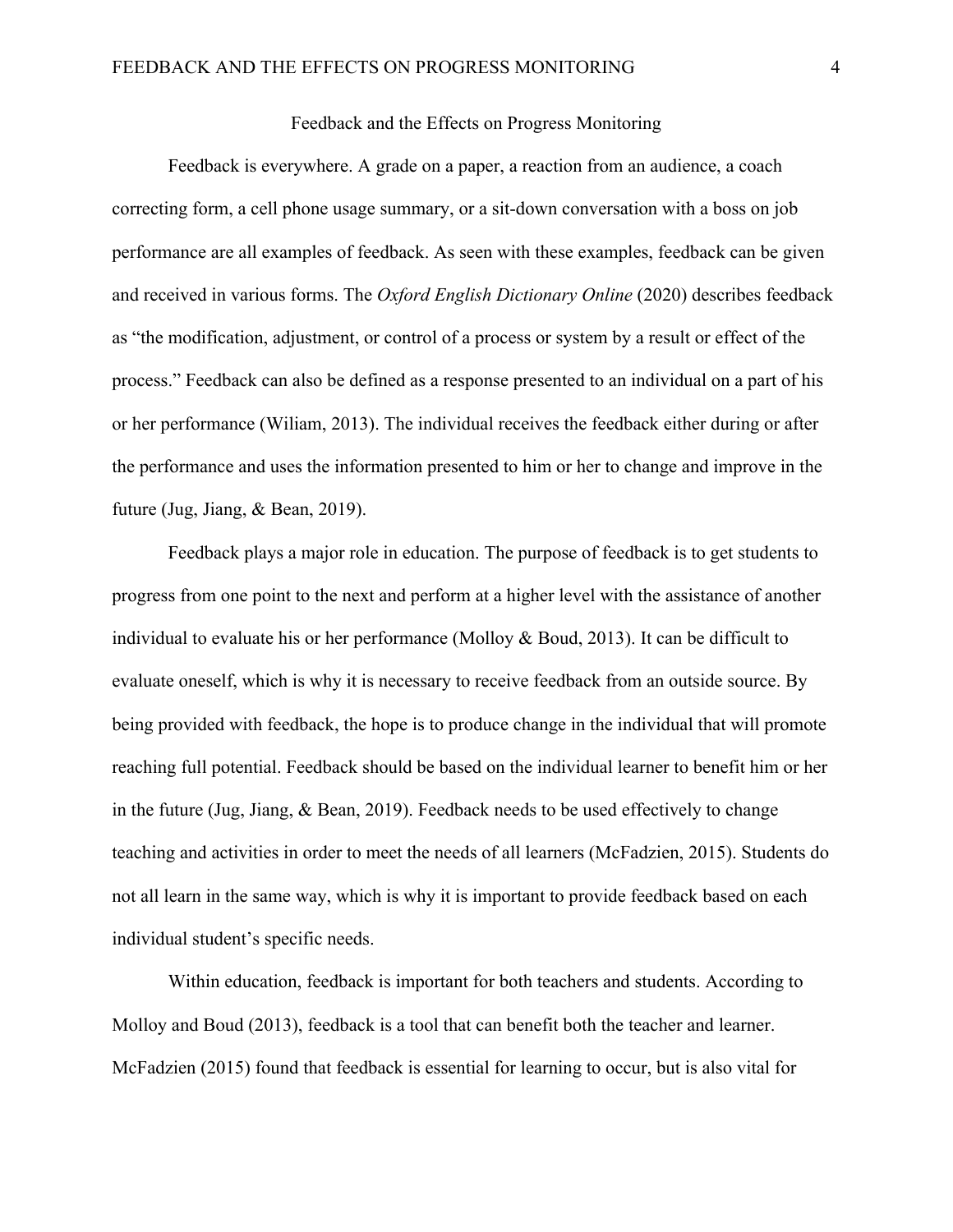teachers in providing the instruction to students. Teachers can receive information on student engagement in a lesson or what strategies are most useful. Students can be provided with feedback on ways to improve a paper or how to behave more appropriately in class. Feedback is the center of all learning (Jug, Jiang, & Bean, 2019). Without being provided information after a performance, a person does not always know what to fix or improve upon in upcoming performances. The feedback he or she receives provides the framework for ways to change in the future.

Feedback on progress monitoring is essential for students in special education. Progress monitoring is a collection of data for each student on an Individualized Education Plan, or IEP. It is a way to assist the special education teachers in deciding on instructional changes for students based on progress toward their goal ("Progress Monitoring Procedures"). In Iowa, progress monitoring needs to be conducted and graphed twice per month, or every other week. Providing students feedback on their performance on progress monitoring is important to help them learn and grow in order to achieve their goal.

Feedback is a necessary tool to learn and grow, which is the main reason why there have been many studies conducted on feedback. More specifically, effective feedback is a focus. According to Omer & Abdularhim (2017), poor, inadequate feedback can play a negative role in a student's learning process. Effective feedback should be provided in a comfortable environment, include goals created by the teacher and student together, require self-reflection, and can help students improve (Jug, Jiang, & Bean, 2019). Timing is also a key factor in providing effective feedback to students. However, the timing of feedback is a debatable subject. What is considered the best time to provide feedback to a student, and what are the effects to learning?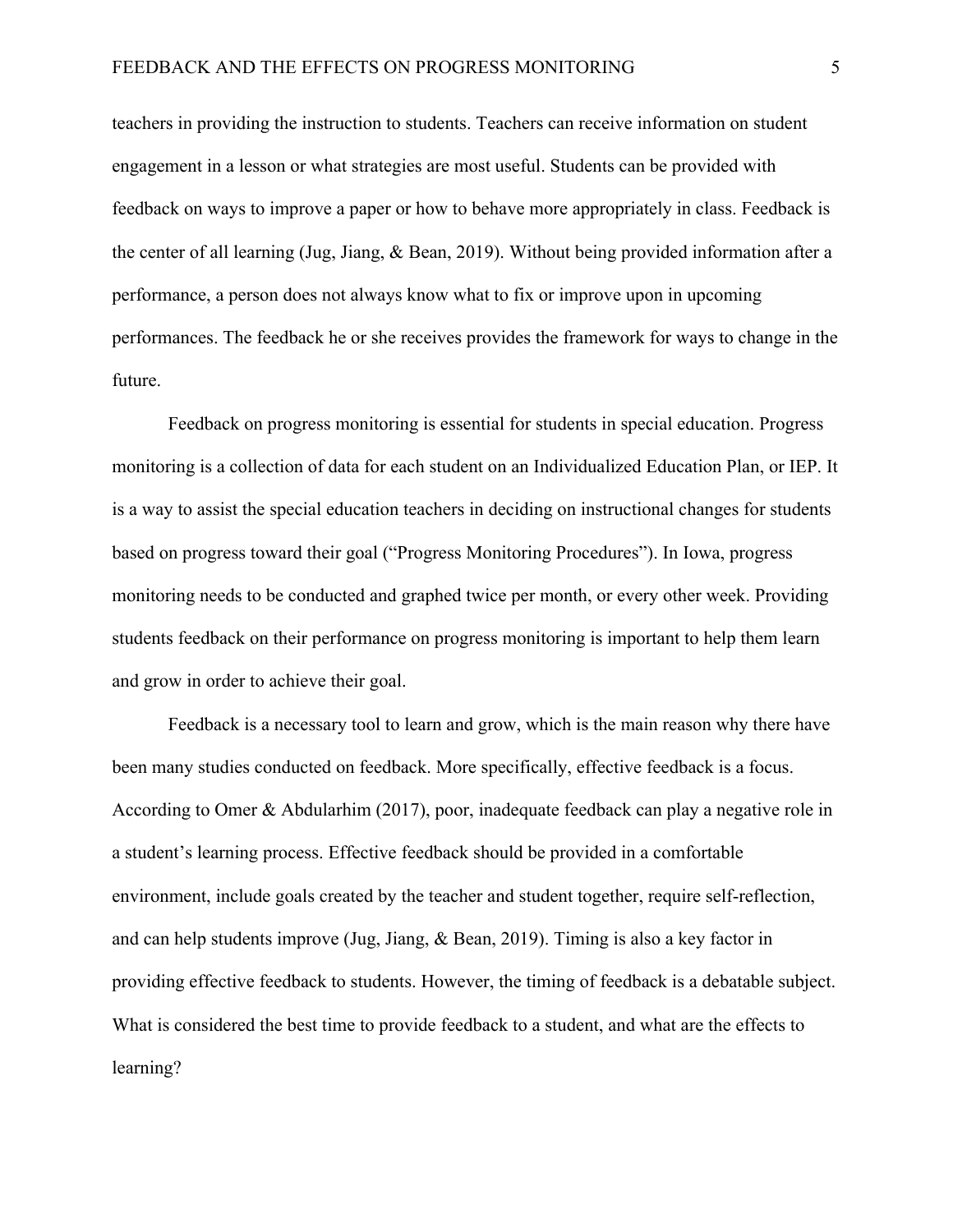The purpose of this action research is to determine the appropriate time to provide feedback to students in special education on his or her progress monitoring to help improve scores and learning. The research questions driving this study are the following: When is the best time to provide students feedback on his or her progress monitoring scores to enforce information retention and improve testing scores? Is it more beneficial for the teacher to provide feedback to students directly after completing progress monitoring or the week in between testing periods? The researcher's hypothesis is that immediate feedback will be the most beneficial for student learning and retention, as the information will be fresh in the student's mind.

#### **Review of Literature**

Feedback is necessary in the learning process, a point that will be explored in this literature review. In order to learn new skills, feedback, whether self regulated or from an outside source, is critical (Chan, Konrad, Gonzalez, Peters, & Ressa, 2014). This feedback could be provided in a sport, a life lesson, or school and delivered from a teacher, coach, friend, or technology source (Masantiah, Pasiphol, & Tangdhanakanond, 2018). The purpose of feedback is to provide a person information to help improve his or her performance in the future. Molloy and Boud (2013) describe feedback as a mirror that reflects the performance to the learner. Optimal feedback provides knowledge of the current level of an individual along with how he or she will apply the knowledge to future learning experiences (Wiliam, 2016). Along with being provided feedback, it is important for people, especially students, to have opportunities to use the feedback they have received (Wiggins, 2012). By receiving feedback and having chances to use it, people are able to make the most improvement in their performance and use feedback successfully.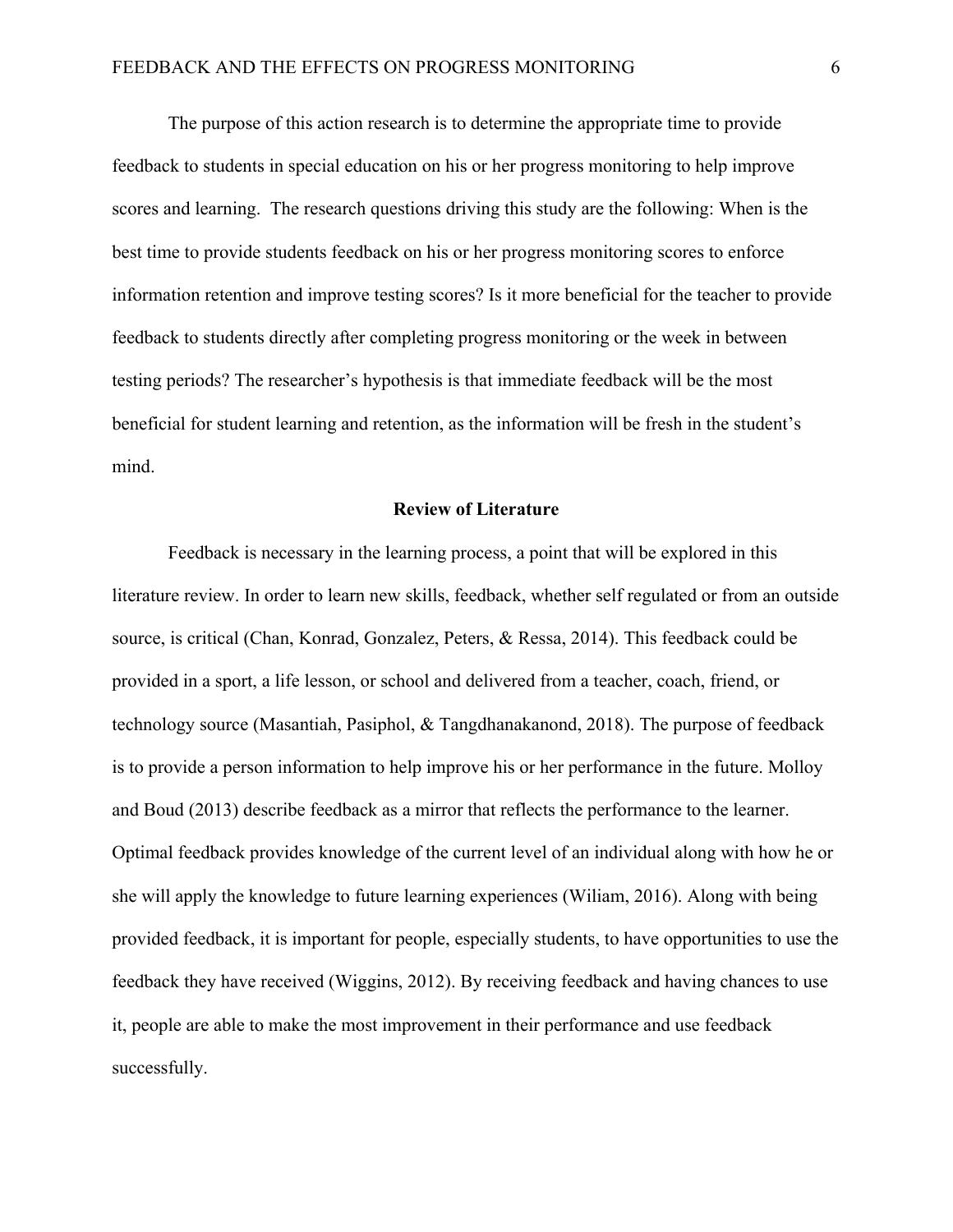#### **Feedback in the School Setting**

More specifically, feedback is crucial in the classroom environment. In McFadzien's (2015) research, she concluded that effective feedback is essential in teaching and learning, as it creates a deeper understanding of material and concepts. Feedback allows students to reflect on what they have done correctly and what mistakes were made in the process. This information provided to students leads to and ensures their learning (Al-Bashir, Kabir, & Rahman, 2016). Wiliam (2016) states feedback needs to focus on guiding and developing an individual rather than focusing on the outcome, like a grade on a test. In an interview conducted by Plank, Dixon, and Ward (2014), students acknowledged the value of feedback within education. By positively impacting a student, additional benefits will result from his or her performance.

Chiu and Alexander (2014) explore the effects of feedback versus no feedback in young students when given multiple-choice questions. The authors found that feedback influences a student's performance greatly. When students are not provided with feedback, they do not respond as consistently in showing their understanding and learning. In comparison, when provided with feedback, students were able to perform at a higher level more consistently. This study shows the importance of feedback to benefit and improve student learning. When feedback is provided, students are able to learn more and create a deeper understanding of the concepts presented.

For teachers, feedback is also a useful tool in planning and accommodating instruction for all learners in a classroom. Instruction needs to center around feedback. Teachers need to ensure feedback is being provided to students along with provide opportunities in their instruction for students to use the feedback they have been given (Chan, Konrad, Gonzalez, Peters, & Ressa, 2014). If there is not an opportunity for students to apply the learning from the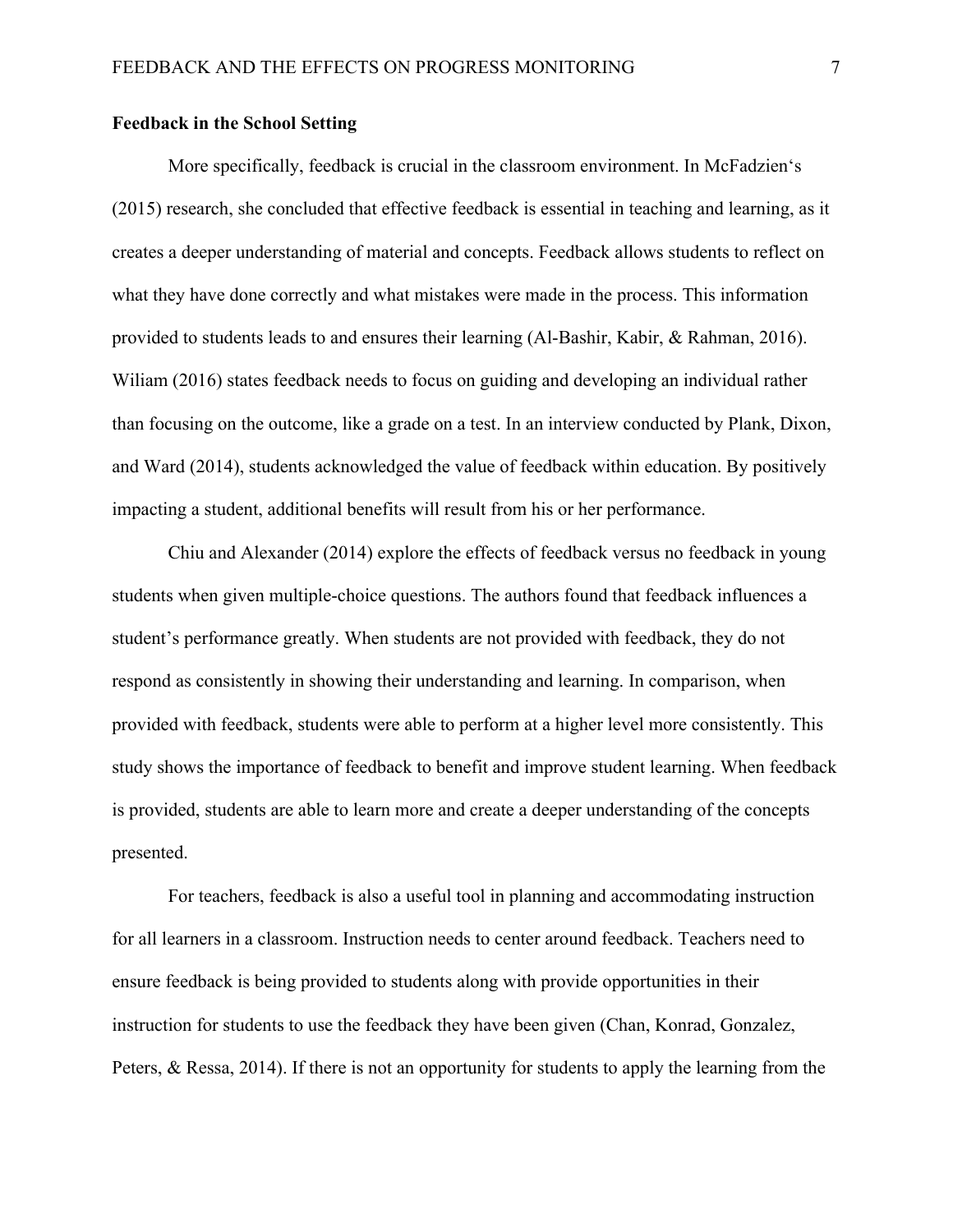feedback received, there is no use for the feedback. It is imperative that students and teachers work together to achieve the common goal of learning through feedback (Jug, Jiang, & Bean, 2019). McFadzien (2015) found that teaching and learning can be transformed by feedback in meeting the various needs of each individual within a classroom.

Feedback is useful for students, but is also advantageous for teachers in promoting a higher learning experience for their students (Al-Bashir, Kabir, & Rahman, 2016). Based on student assessment, teachers are able to gather feedback on how effective their instruction has been (Chan, Konrad, Gonzalez, Peters, & Ressa, 2014). When an assignment or assessment has been graded, the teacher is able to reflect on his or her instruction. Were there failing grades? What part are students demonstrating a lack of understanding? These questions guide a teacher, through feedback, in knowing what part of his or her instruction needs to be adjusted to better meet the various needs within the classroom. Molloy and Boud (2013) found that teachers are able to enhance their teaching skills by receiving this feedback. Feedback also helps instructors in knowing what is being misunderstood in class along with what each specific student is struggling with (Pearson Education, 2016).

#### **Students with a Learning Disability**

There are many different types of learners within a classroom including some above grade level, some at grade level, and others below grade level. Feedback to all levels of learners is important. Chan, Konrad, Gonzalez, Peters, & Ressa (2014) state, "Feedback is even more critical for students with disabilities and those who are struggling to meet academic demands" (p. 97). Struggling learners need to be provided with feedback in many areas to help the learning process occur.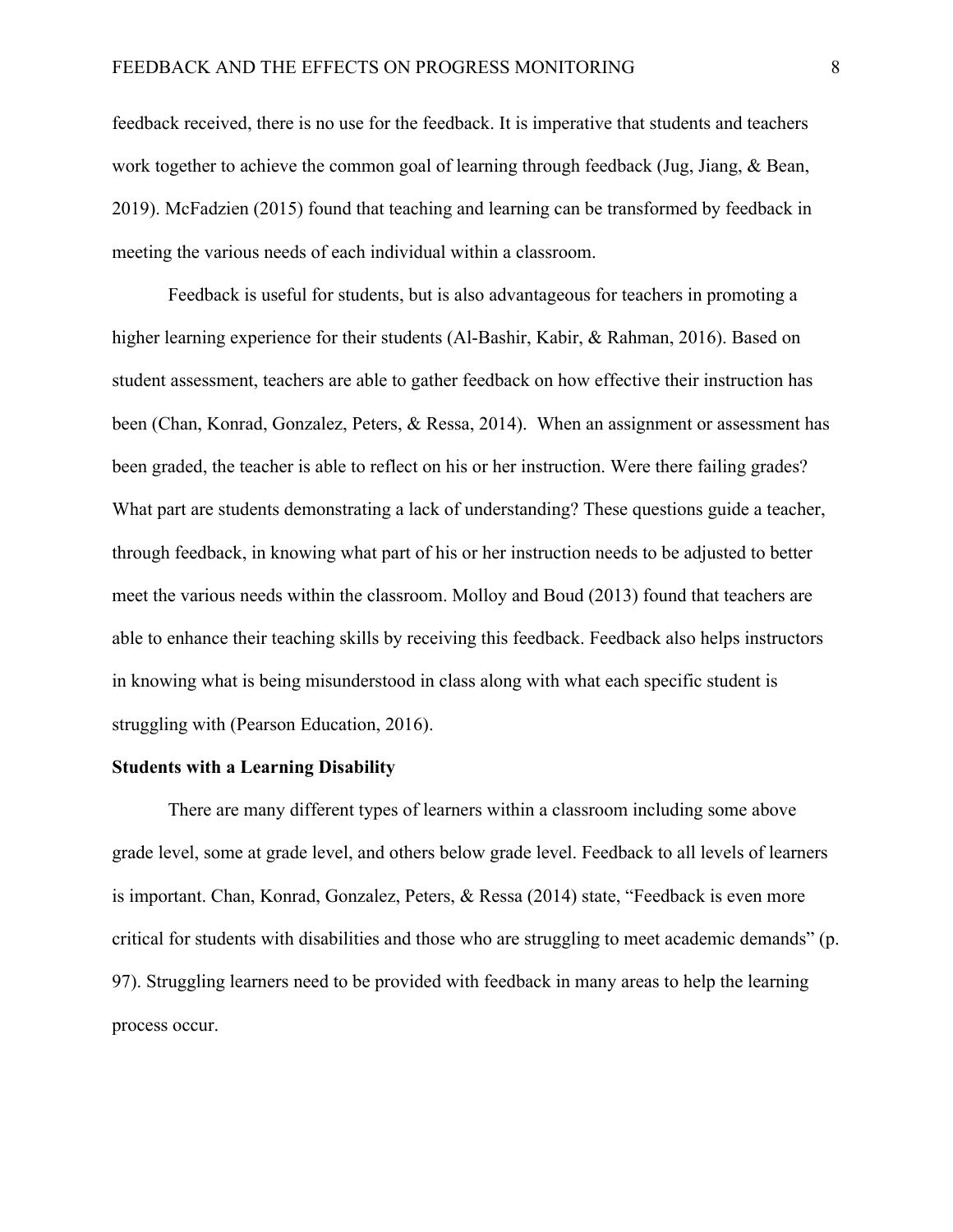One area that students with a learning disability need feedback in is their progress monitoring. Progress monitoring is a collection of formative data to monitor the progress a student is making to meet a specific goal. In Iowa, progress monitoring takes place at least twice per month in each goal area a student has on his or her Individualized Education Plan or IEP. The data collected for progress monitoring assists the special education teacher and the rest of the IEP team in deciding if any instructional changes need to be made to ensure student learning and progress ("Progress Monitoring Procedures"). Like any other assignment or assessment, it is important for students to receive feedback on their progress monitoring scores each testing period. A student with a learning disability may respond, accept, or use the feedback they have received differently (Chan, Konrad, Gonzalez, Peters, & Ressa, 2014). As a teacher, it is important to remember students may respond in different ways and to adjust the feedback as necessary to benefit the learner to the maximum extent.

#### **Effective Feedback**

There is no debate that research supports the influence and usefulness of feedback in a student's learning and engagement in school. The primary focus is that feedback needs to be effective. In order to be effective, feedback needs to be consistent, specific, and concrete (Wiggins, 2012). Simply telling someone "good work" does not improve performance so therefore is not specific feedback that is beneficial to his or her future learning. Studies suggest that praise should be avoided (Jug, Jiang, & Bean, 2019). Another way to provide effective feedback is to refrain from connecting it to comparative means (Pearson Education, 2016). When feedback is provided only to help a student get a certain grade on an assignment or test, it undermines the importance of the actual learning.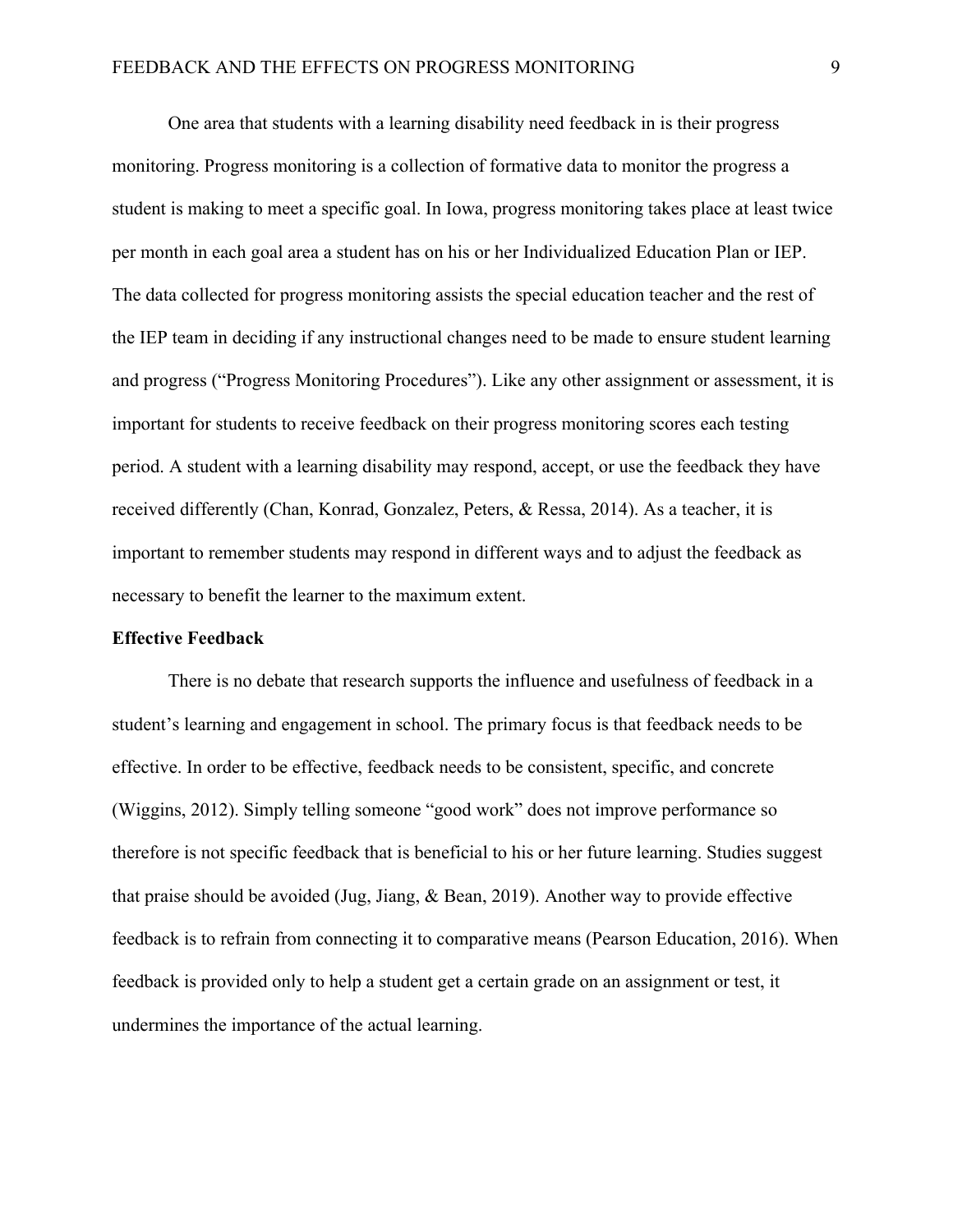It is imperative that feedback is effective for students, which entails careful planning and understanding in order to establish within a classroom. According to Omer and Abdularhim (2017), effective feedback is easily understood, is collaborative, offers ways to make corrections to improve, and has clear goals. If goals are vague, students may not be motivated to respond to feedback in ways to achieve the objective (Wiggins, 2012). Jug, Jiang, and Bean (2019) add that in order for feedback to be constructive, students need to be accepting of and engaged in the conversation for the full duration that information is presented to them.

Specific feedback to a student on his or her performance cannot just occur, but rather requires a safe environment and a personal relationship to be built. According to Chan, Konrad, Gonzalez, Peters, & Ressa (2014), teachers need to create a "risk free, student focused, and feedback focused" (p. 99) classroom, where there is trust between the student and teacher for the best results with feedback. Jug, Jiang, and Bean (2019) also state that the establishment of a relationship between the teacher and student in a safe environment is of utmost importance in feedback being effective. According to Wiliam (2016), it is important for the teacher to be familiar with the type of learner a student is when providing feedback. The teacher should know what the student typically struggles with academically, how the student responds to certain situations, if it is a good or bad day for the student, or the vocabulary to use that can be understood by the student. By being aware of these as a teacher, a student recognizes the teacher cares and has the best interest for his or her learning (Wiliam). In return, the student is more likely to listen to the feedback and apply it to future learning experiences (McFadzien, 2015). For the most effective feedback to occur, there needs to be an environment where the student feels safe and a mutual respect between teacher and student has been established.

#### **Timing of Feedback**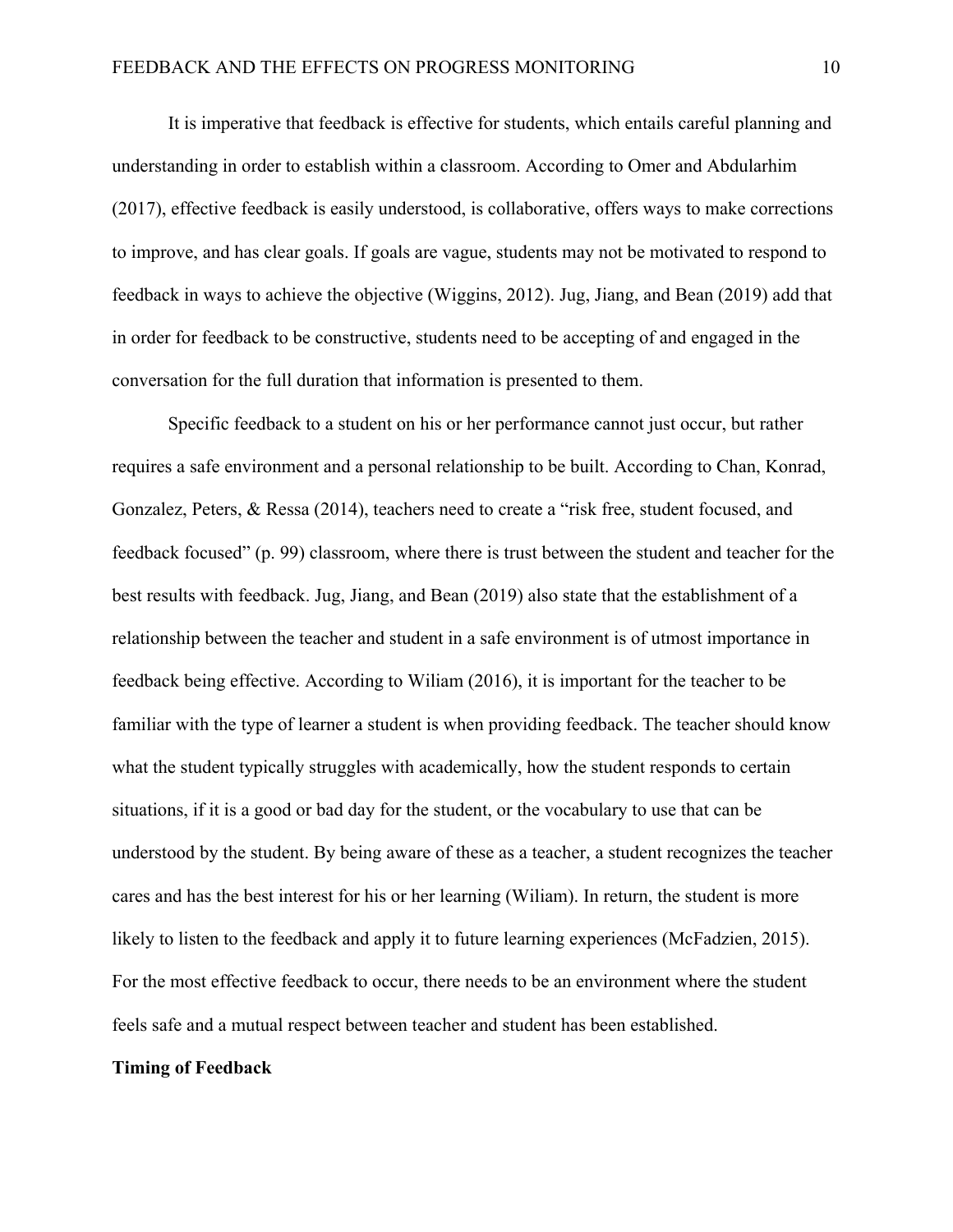The timing of feedback is one discussion point that also contributes to feedback being effective. Since the information is present in the student's memory, feedback needs to be immediate (Omer & Abdularhim, 2017) (Chan, Konrad, Gonzalez, Peters, & Ressa, 2014). On the contrary, delayed feedback can allow reflection and evaluation on the learner's end (Molloy and Boud, 2013). The research that has been conducted on the subject of timing feedback occurs has generated mixed results based on the conditions of each experiment. When is the best time to provide students with feedback—immediately or delayed?

Feedback can occur at numerous stages in the learning process. It may come seconds, minutes, days, weeks, or months after a performance (Wiggins, 2012). For example, at a sporting event, a coach provides ongoing feedback within seconds or minutes of the performance from an athlete. In school, a homework assignment is handed in one day and typically returned the next day. A paper may be given back to the owner with feedback within one to two weeks. Standardized testing scores are delivered to the school and students several months after completion. Of these scenarios, what timing of feedback is the most beneficial for students to learn and grow from?

Fyfe & Rittle-Johnson (2017) conducted a study to discover the effects of timing of feedback. In this study, second and third grade students received direct instruction from their teacher and then were able to answer 12 questions on their own. The children were then split into three groups consisting of one group receiving no feedback, another group receiving feedback after each question, and the last group receiving feedback at the end of the 12 questions. The findings of this study reveal that immediate feedback and summative feedback yielded similar results. The different grade level of the students also played a role in the findings of this study, as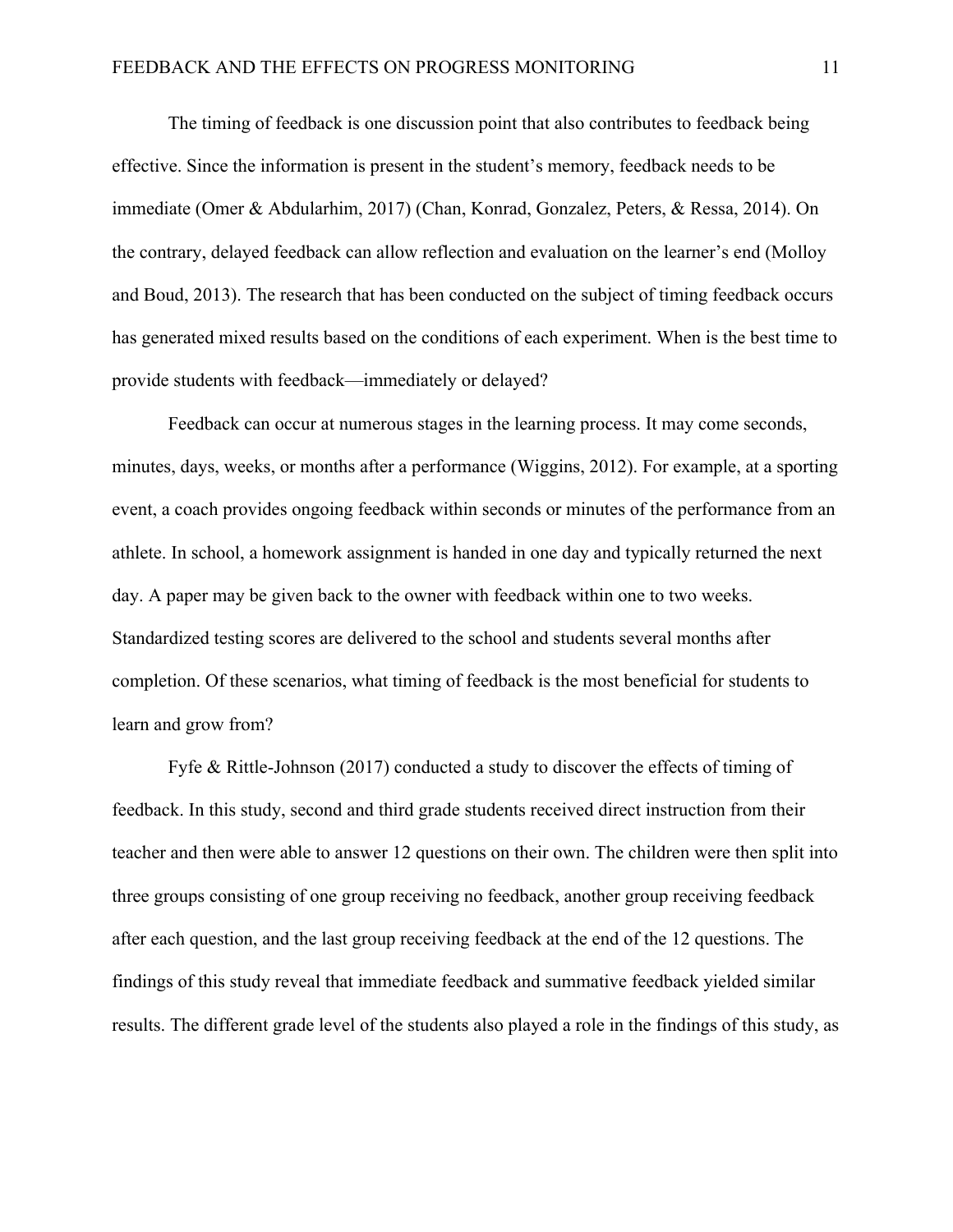students in second grade showed more positive results from feedback than the students in third grade.

In another research study centered on timing of feedback, similar findings were discovered. Nakata (2015) created a study that provided feedback immediately, one week delayed, and four weeks delayed on a computer program. The premise of this study was to find if immediate feedback grants students to learn from their mistakes right away or whether delayed feedback allows time for students to process the information given. This study found there was no significant difference between the timing of feedback, but rather what each individual student prefers.

**Immediate feedback.** One viewpoint is that feedback needs to be delivered as soon as possible after a student has answered a question or delivered a performance. Chan, Konrad, Gonzalez, Peters, & Ressa (2014) state that feedback needs to be given as immediately as possible for optimal learning to occur. The sooner students can receive feedback on their performance, the better their future work will be (Wiggins, 2012). Wiggins continues on to share that it is imperative for teachers to find time to provide immediate feedback to students in an effort to keep the material relevant in their memory and have the chance to apply it within their learning. Making time for feedback is key.

A study conducted by Kehrer, Kelly, & Heffernan (2013) showed the importance of immediate feedback for students. In this research, one group of students received feedback on a homework assignment immediately when answering questions online. The second group completed their homework on paper and received feedback the following day. Students who received feedback immediately online learned 12 percent higher than their peers, supporting the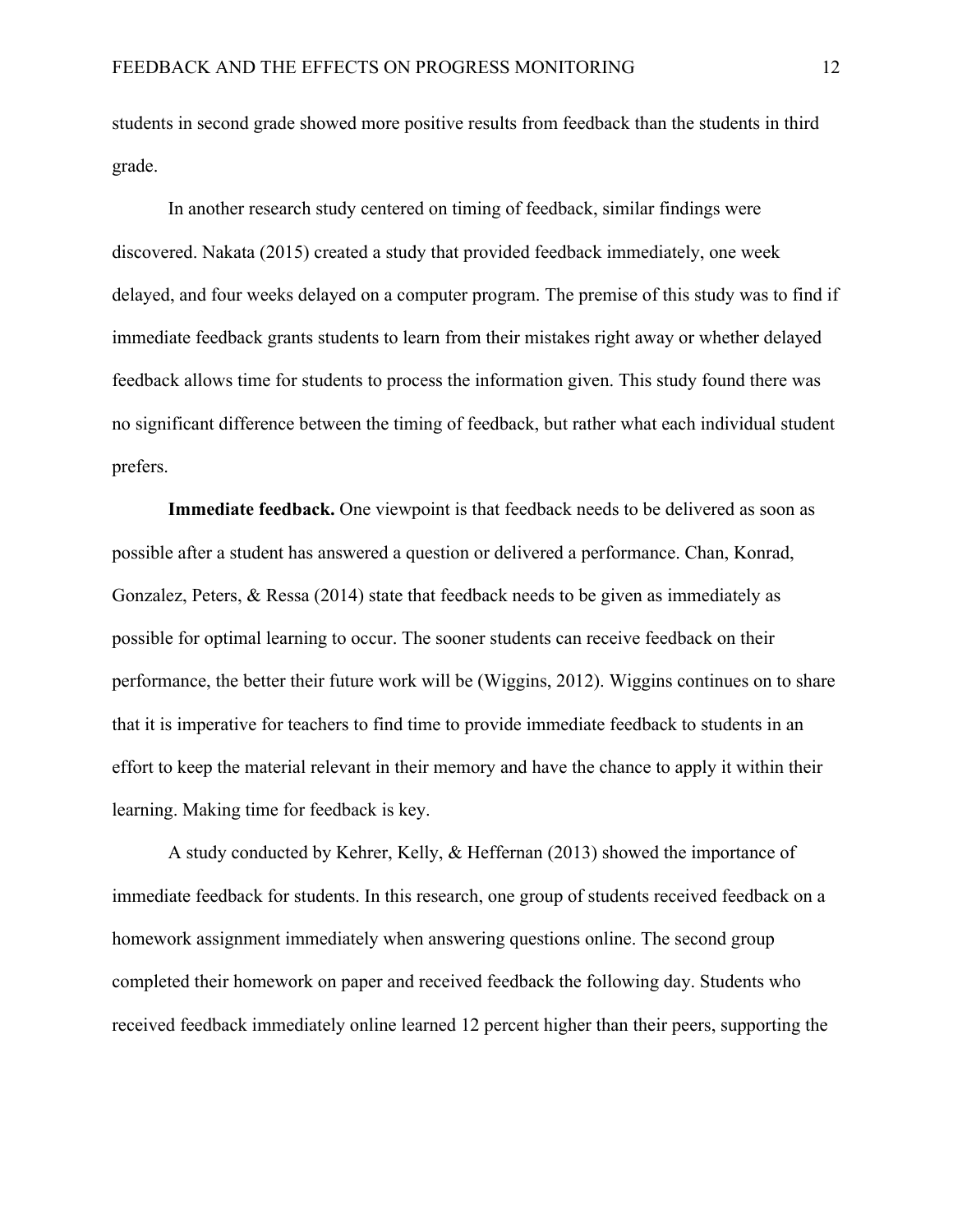case of immediate feedback being more effective for student learning (Kehrer, Kelly, & Heffernan).

Duhon, House, Hastings, Poncy, and Solomon's (2015) research on feedback revealed immediate and individualized feedback resulted in substantial growth for students. The research took place in a second grade classroom where students completed subtraction problems for two minutes on a computer program. The control group in the study received no feedback and progressed to a new question each time. One experimental group received no feedback, but had a timer present on the screen. The other experimental group was provided with feedback displayed as a red or green checkmark on the screen after each problem answered. The control group remained steady throughout the study. However, both experimental groups demonstrated growth. The group provided with feedback showed the greatest increase in performance. The results suggest that immediate feedback is the most effective and plays an important role in improving student achievement.

In Zhang, Zhang, Luo, and Geng's (2016) research, immediate feedback and the connection to memory was the focus. The second study in this research compared older and younger adults' memory when provided with feedback. The age range for the older adults was 60 to 80 years old. The younger adults group was comprised of 19 to 25 year olds. Each group was given three word lists with objective feedback and post feedback administered throughout. The results of this study showed that both groups, younger and older adults, benefitted in memory strategies from immediate feedback.

**Delayed feedback.** The opposing viewpoint presents that when provided with feedback, there needs to be a time between the performance and when the feedback is provided. Mullaney, Carpenter, Grotenhuis, & Burianek (2014) administered a specific study to determine if delayed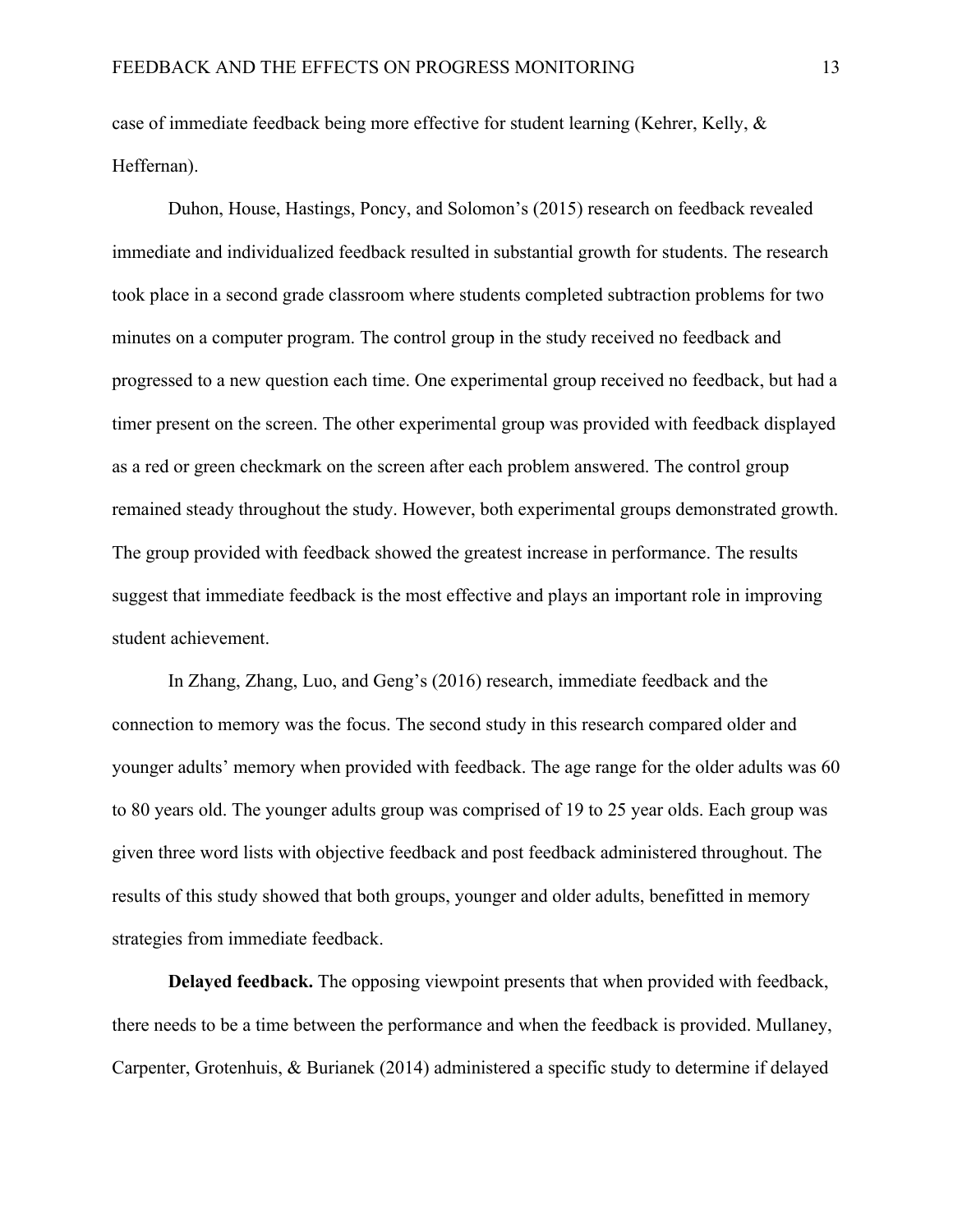feedback produced higher retention of material. When given wait time, or delayed feedback, the findings suggest that students' curiosity was sparked, which in turn increased student learning. The key was to keep delays short to continue to facilitate student learning. In conclusion, this study suggests it is necessary to find a balance between providing immediate feedback or giving wait time to students.

According to Metcalfe, Kornell, & Finn (2009), delayed feedback may enhance learning more than immediate feedback. In this study, sixth grade students participated in an online computer game where answering vocabulary questions correctly brought them to new levels to develop their character. The research was split into four sessions, where a learning phase, an initial test, feedback, and a posttest were administered. During the feedback stage, students were randomly split into three groups—no feedback, immediate feedback, and delayed feedback. In this study, delayed feedback was more beneficial to student learning as it occurred closer to the next testing phase. Metcalfe, Kornell, & Finn (2009) also conducted this research with collegeaged students, where similar results were found. Delayed feedback produced the largest amount of growth for college students, but the difference between delayed and immediate feedback was not as significant as in middle school students.

As the research shows, there are varied outcomes on whether to provide students with immediate or delayed feedback to increase student achievement. Wiggins (2012) suggests that it may be more beneficial to use the word timely in regards to providing feedback. It is not always feasible for feedback to be immediate in certain circumstances. The timing of feedback is dependent on the classroom environment and the learner's willingness to accept the information (Molloy & Boud, 2013). If teachers can present students with feedback in a timely manner, learning will be positively impacted. Collins, Cook, Sweigart, and Evanovich (2018) agree that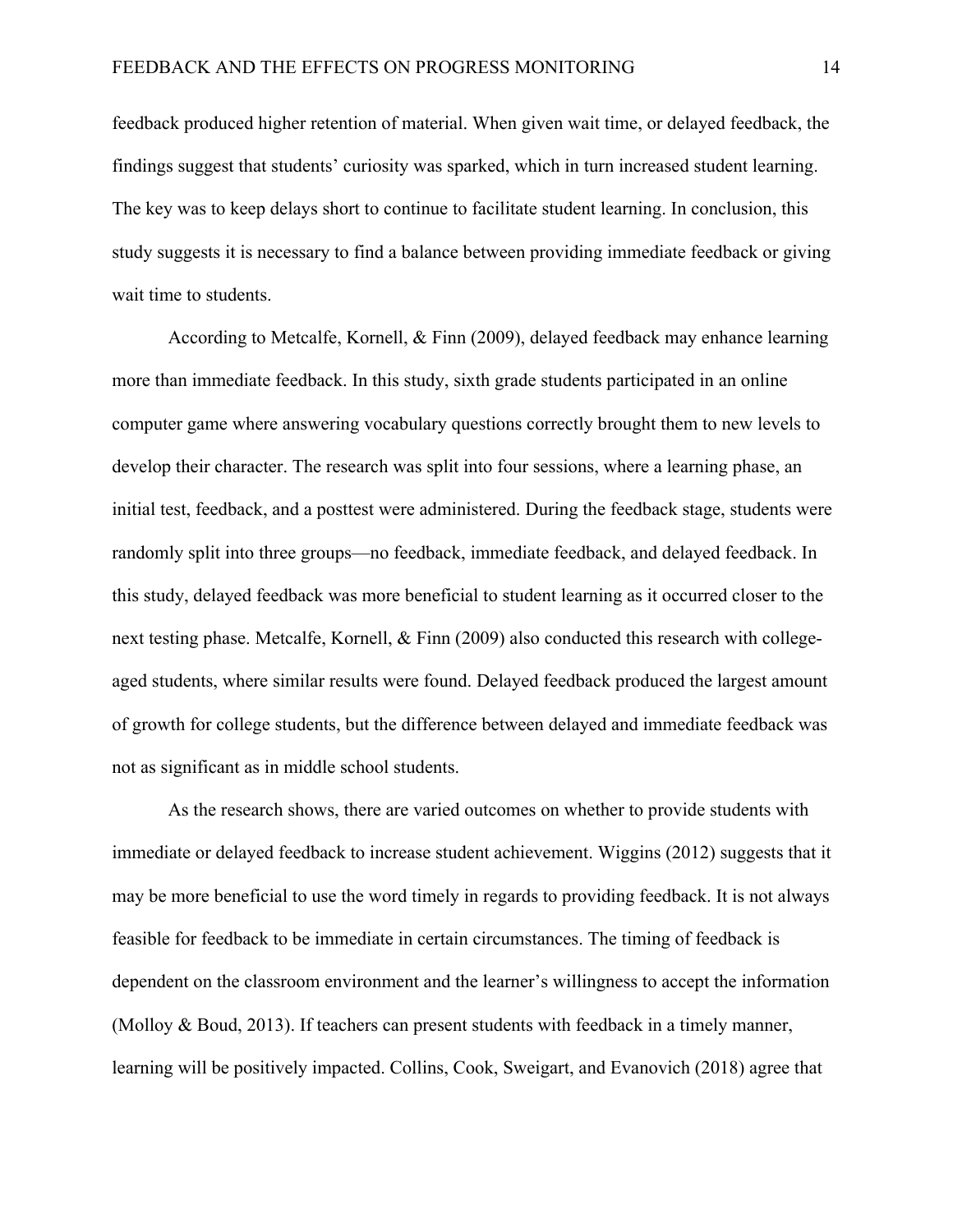despite the ever-changing methods and approaches present in education, it is essential that feedback is timely and objective for students.

The discussion present is to find the most sufficient time to provide feedback to students to enhance learning. Current research has proven that effective feedback is necessary for student progress and learning (McFadzien, 2015). However, research has generated mixed results in the area of timing of feedback showing advantages and disadvantages to both immediate and delayed feedback. Little research has been conducted on students with learning disabilities. Further research should occur on whether immediate or delayed feedback is most beneficial to student learning, especially for struggling learners.

#### **Methods**

Feedback plays a significant role in the learning process and is necessary to make adjustments in future opportunities and performances. Research proves the importance of feedback on student learning. However, when is the optimal time to provide students with feedback? Current studies suggest that immediate feedback is more beneficial to learning than delayed feedback, but there have also been mixed results on this topic.

The researcher sought to find when the best time was to provide feedback to students in special education that would benefit student achievement and scores on progress monitoring. The study was conducted within the researcher's own classroom. The guiding questions in this study connect timing of feedback and student achievement. When is the best time to provide feedback to students on progress monitoring scores to boost retention and improve future scores? Is it more beneficial to the student to receive feedback immediately after completing progress monitoring or the week in between testing periods? The independent variable in this research is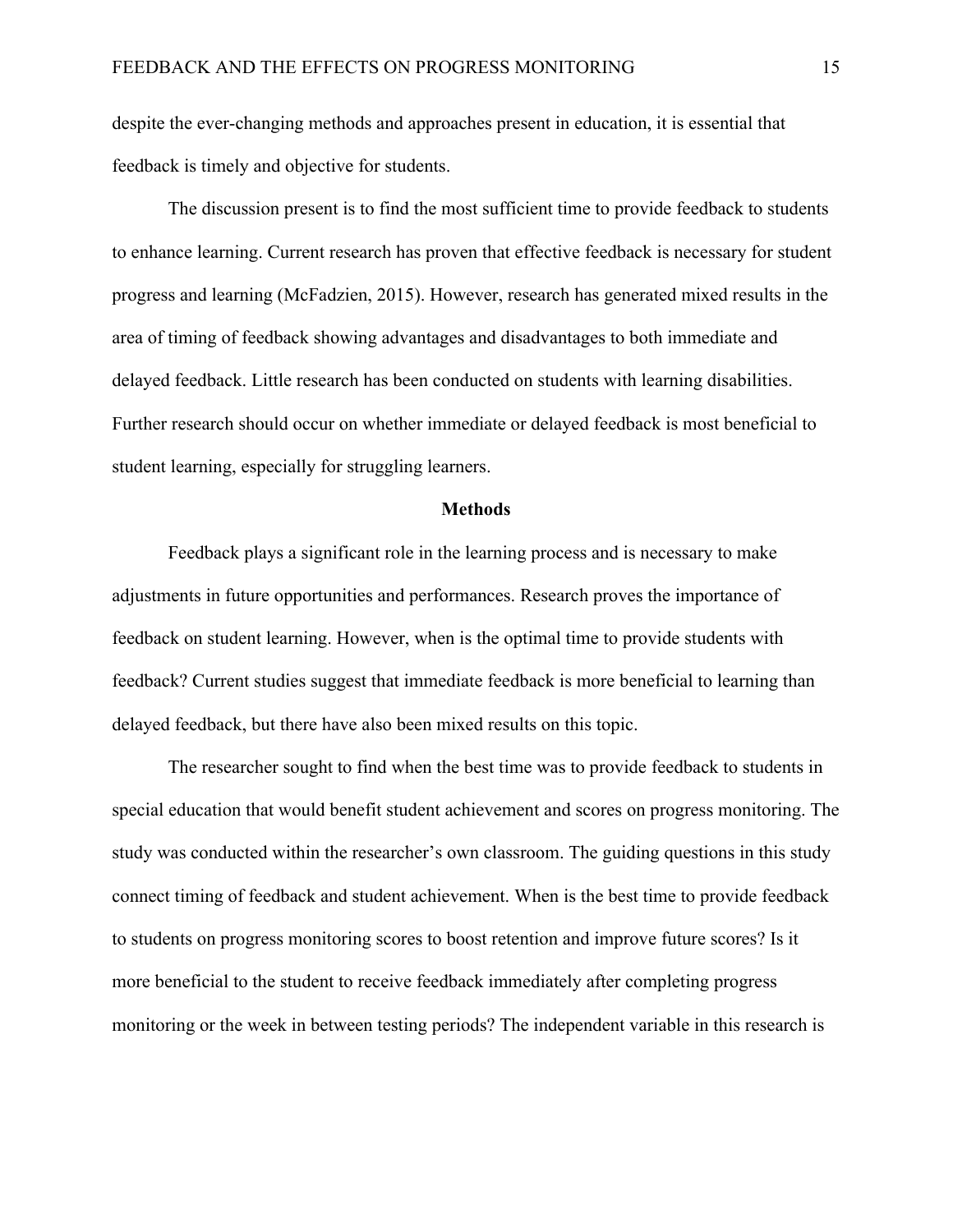the timing of feedback while the dependent variable is the students' progress monitoring scores. Data was collected through student progress monitoring scores.

#### **Participants**

The action research was conducted in a small, rural school district in Northwest Iowa. The West Lyon school district is comprised of four towns including Larchwood, Inwood, Lester, and Alvord. The school is located in the country, and all grade levels reside in the same building. The school is composed of 912 students in kindergarten through twelfth grade. The demographics of West Lyon are 94% white, 4% Hispanic, 1% Multi-Racial, and less than 1% African American and Asian. According to the Iowa School Performance Profile (2019), 11% of the student population received special education services, 1% were English Language Learners, and 24% were of low socio-economic status. Within the district, many students live on a farm and are active in sports.

The high school in this study is made up of 267 students ("Iowa School Performance Profile," 2019). The district is a one-to-one school with each student having an iPad that can be taken home at night to complete homework. The day consists of eight classes beginning at 8:25 and ending at 3:25. Typical class sizes are around 25 students. Some specialized classes allow for around 10 students per class.

The ten participants within this research are in grades nine through eleven and range in age from 14 to 18 years old. The students involved in this study receive special education services in the goal area of mathematics. Two of these students receive special education services in math only, while the other eight students receive special education services in additional goal areas. Of the participants, six are female and four are male.

#### **Measures**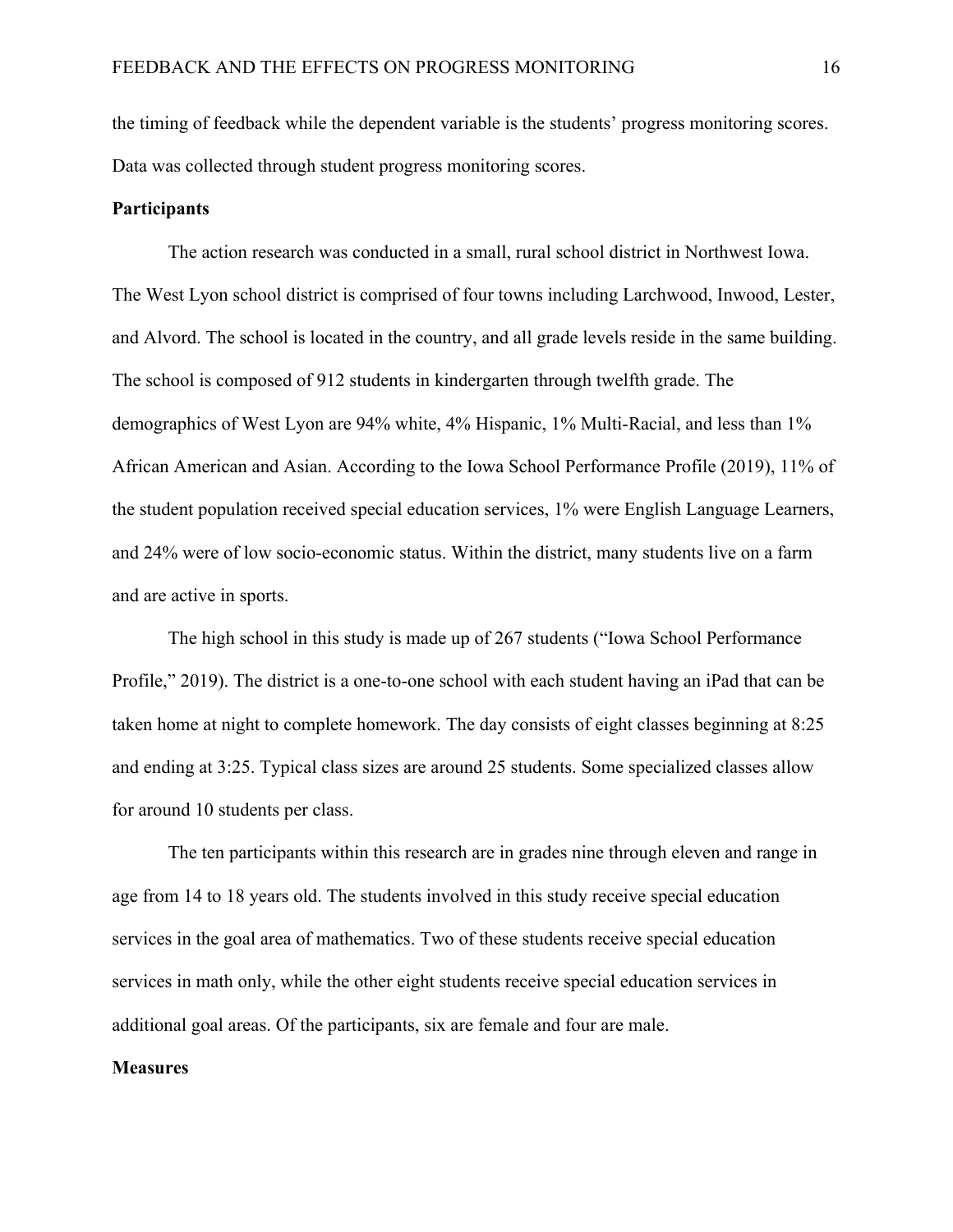The quantitative data in this research study uses student progress monitoring scores for math using AIMSweb math application probes. The math application probes are timed for eight minutes, and the student may use a calculator as stated within his or her Individualized Education Plan. The progress monitoring assessments are completed every other week. As addressed within each student's IEP, the AIMSweb math application probe is at the grade level of the student. In this study, there are students who take the math application probe at the sixth, seventh, and eighth grade level. Six of the participants in this study took the sixth grade math application probe, three participants complete seventh grade math application probes, and one participant completes an eighth grade math application probe. Data was collected over a seven-week trial period. There were four testing periods.

Feedback was also provided to students throughout the research. All students received the same feedback. Feedback was administered as a total points score for the student along with what problems were correct and what problems were incorrect. The student was able to ask questions and could work through any problem he or she missed to gain a deeper understanding of how to solve in the future. One group received this feedback immediately after finishing his or her math application probe. The other group received this feedback the following week after completing his or her progress monitoring.

#### **Procedures**

This research that focuses on the timing of feedback on student progress monitoring scores took place during the third quarter of the 2019-2020 school year. The students involved in this study take a general education mathematics class, either Algebra I or Consumer Mathematics, and attend the special education setting during his or her study hall time for Specially Designed Instruction in the goal area(s) addressed within the IEP. Specially Designed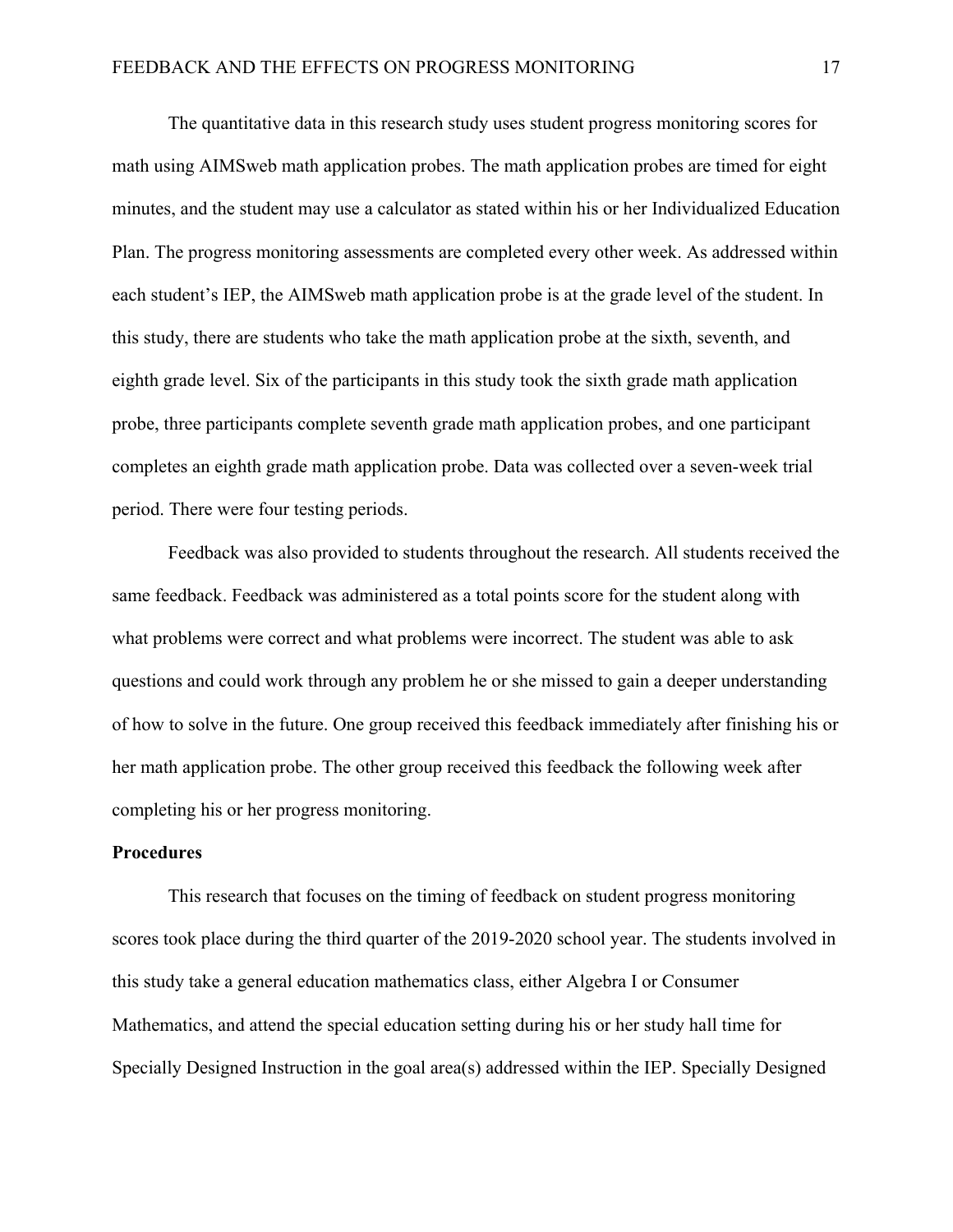Instruction consists of re-teaching from the general education setting, math instruction at the level of the student, extra practice on math concepts, and progress monitoring completion.

In Iowa, students are required to complete progress monitoring every other week, or twice per month. This process occurs in the researcher's classroom consistently beginning at the start of the school year. In the area of math, students complete an AIMSweb math application probe that is timed for eight minutes. Students are able to use a calculator to complete as many problems as they can on the math application probe given at the grade level specified in an Individualized Education Plan. When graded, students receive points based on the AIMSweb Benchmark. Each student has a personal goal that is addressed within the IEP. The researcher provides students feedback on their progress monitoring scores the week in between testing periods.

This study consists of two groups. The control group, made up of five students, was provided with feedback on their AIMSweb Math Application probe score the week in between testing periods. The control group is listed as students F through J throughout the study. The treatment group, consisting of five students, received feedback on their progress monitoring scores immediately after completing the probe. The treatment group is listed as students A through E throughout the study. Students in the control and treatment groups were chosen based on the hour of his or her study hall.

Since students have been completing progress monitoring every other week for the entire school year, the testing period before the researcher began the study served as the baseline. Baseline data was collected on the week of January 15 when students completed his or her math application probes and received feedback the following week. The week of January 27 is when the experiment began. Students in the treatment group received feedback immediately after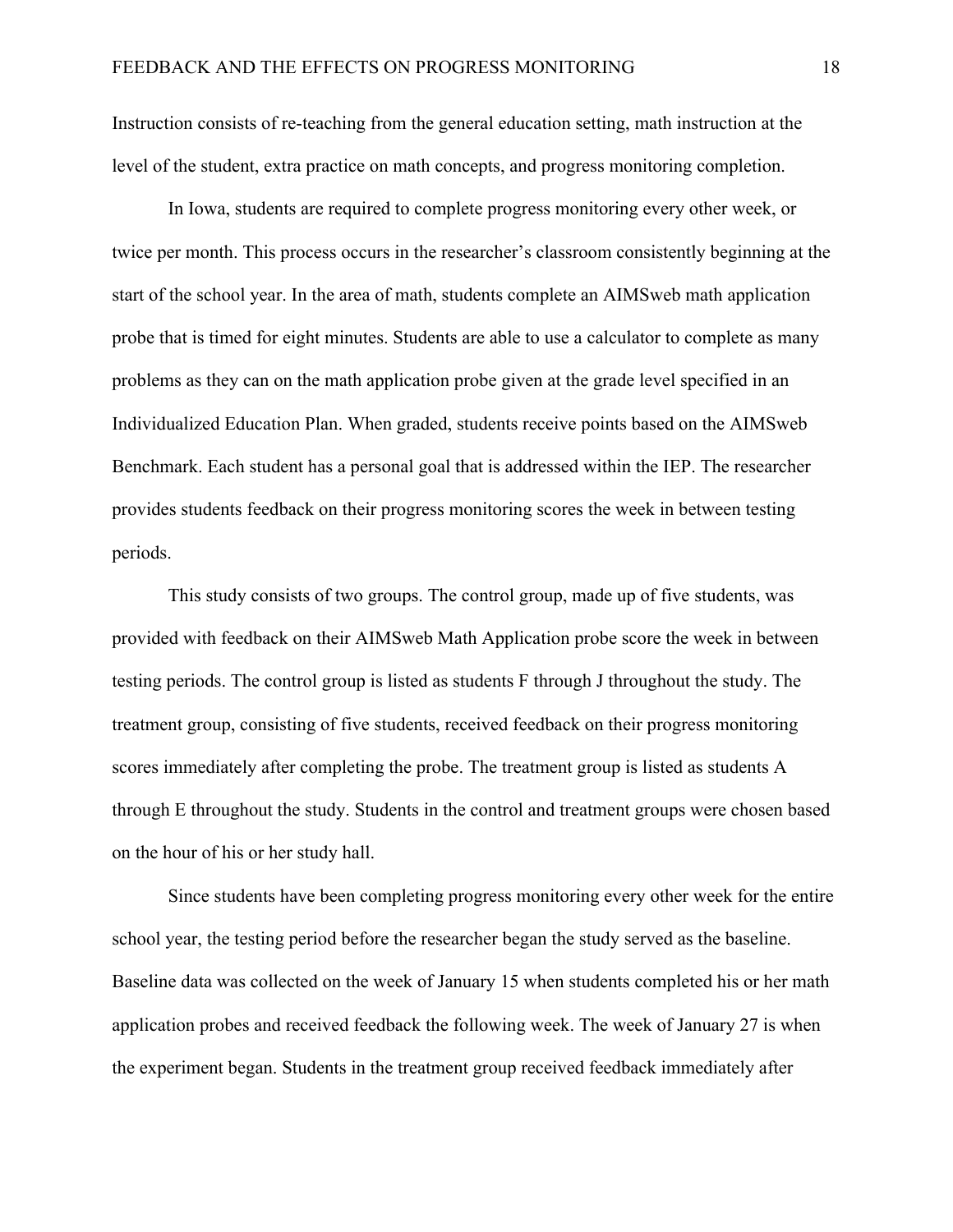finishing the math application probe throughout the week. The control group continued to receive feedback the following week, which was the week in between testing periods. This pattern continued on for seven weeks, or four testing periods, to collect data, which was documented on an Excel Spreadsheet.

#### **Findings**

Research proves the importance of feedback on student performance. However, there have not been significant findings on the best time to provide students with feedback. The qualitative data collected in this study aims to find the optimal time to provide feedback to maximize student learning. The research was conducted in the researcher's classroom with progress monitoring scores collected every other week.

The data collected was in the form of total points according to the AIMSweb Math Application answer key. Questions are worth one, two, or three points dependent on the difficulty level. The total points a student received was documented on an Excel spreadsheet to allow the researcher to compare and analyze the data to discern optimal time for feedback. The researcher hypothesized that immediate feedback would yield the best results for the students in her classroom.

#### **Data Analysis**

Table 1 shows the data that was collected over the course of a seven-week period on four testing dates. Students A through E were part of the treatment group that received feedback immediately. Students F through I were part of the control group that received feedback the week in between testing periods. From the control group, Student J's data was excluded due to a change in goal in the middle of the data collection period.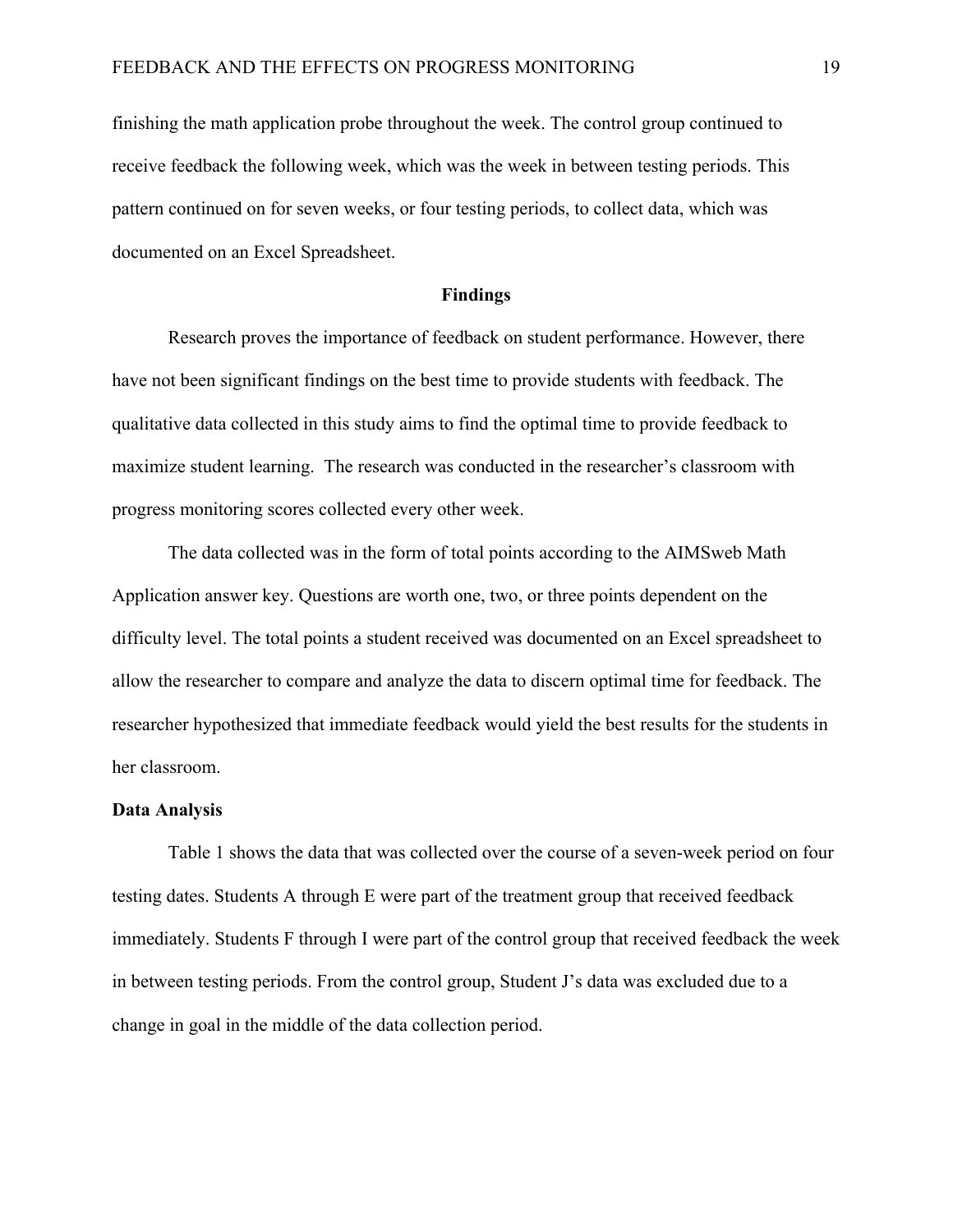### **Table 1**

| <b>Student</b> | <b>Baseline:</b><br><b>January 15</b> | <b>January 27</b> | <b>February 10 February 24</b> |    | March 9 |
|----------------|---------------------------------------|-------------------|--------------------------------|----|---------|
| $\mathbf A$    | 14                                    | 24                | 23                             | 26 | 23      |
| $\bf{B}$       | 10                                    | 16                | 16                             | 18 | 22      |
| $\mathbf C$    | 12                                    | 14                | 18                             | 17 | 18      |
| D              | 14                                    | 17                | 12                             | 17 | 24      |
| ${\bf E}$      | 20                                    | 33                | 32                             | 31 | 25      |
| $\mathbf F$    | 20                                    | 26                | 29                             | 28 | 22      |
| $\mathbf G$    | X                                     | 17                | 18                             | 16 | 16      |
| $\mathbf H$    | 17                                    | 18                | 12                             | 13 | 19      |
| I              | 23                                    | 20                | 26                             | 24 | 18      |

*Total Points on AIMSweb Math Application Probe*

Note:  $X = data$  unavailable due to new goal being set.

Since there were two groups present in this study, an independent samples t-test was used to compare the data. The p-value  $Alpha = 0.05$  is the standard probability value used in educational studies to determine significance of results. Any value less than 0.05 is an indicator of significant findings. Table 2 displays the group descriptives, which include the number, mean, median, standard deviation, and standard error for both groups in each testing period. Table 3 shows the findings from the independent samples t-test for this research.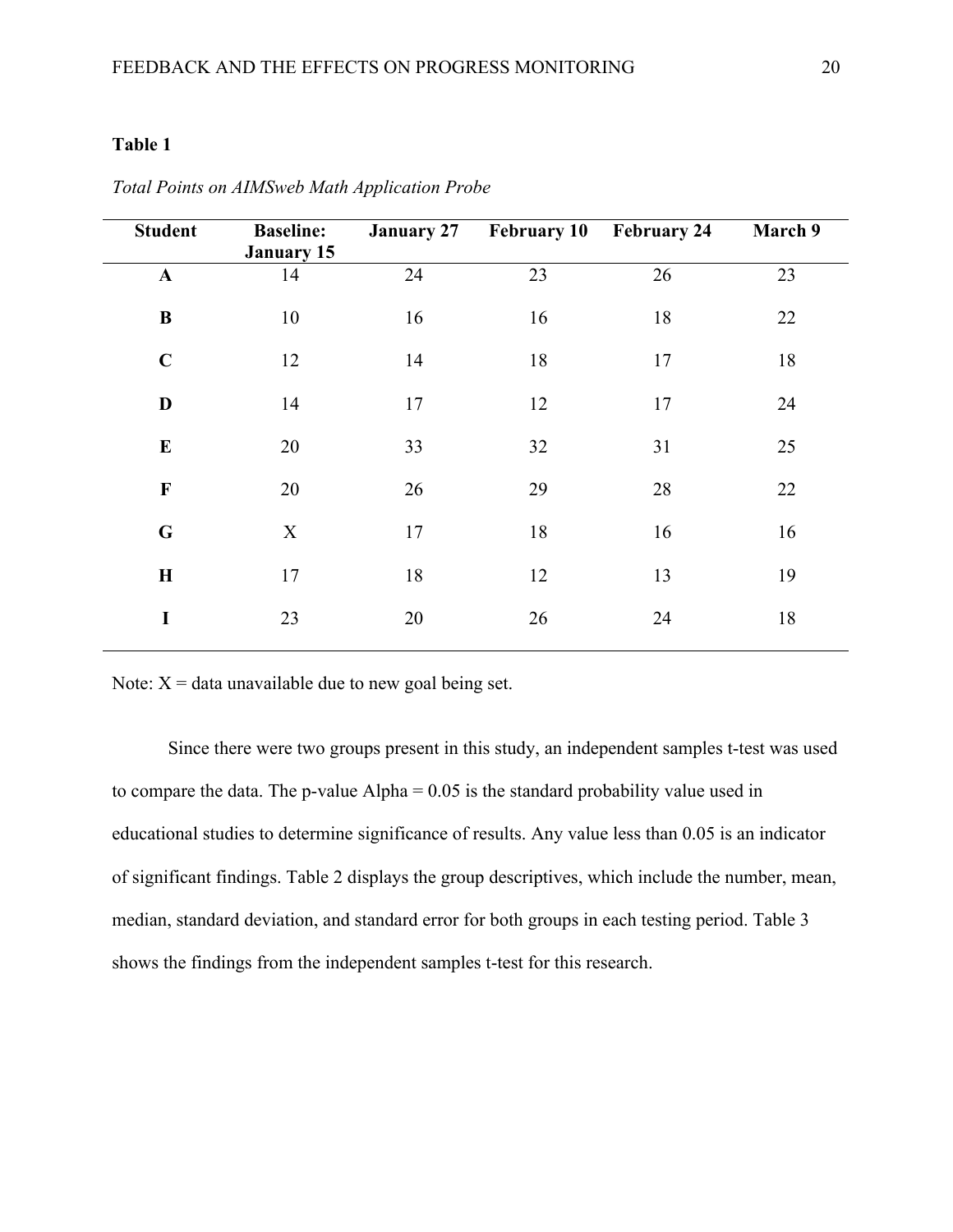## **Table 2**

*Group Descriptives–Student Data*

|                         | Group     | N              | Mean | Median | <b>SD</b> | SЕ   |
|-------------------------|-----------|----------------|------|--------|-----------|------|
| <b>Baseline</b>         | Control   | 5              | 14.0 | 14.0   | 3.74      | 1.67 |
|                         | Treatment | 3              | 20.0 | 20.0   | 3.00      | 1.73 |
| <b>Testing Period 1</b> | Control   | 5              | 20.8 | 17.0   | 7.79      | 3.48 |
|                         | Treatment | $\overline{4}$ | 20.3 | 19.0   | 4.03      | 2.02 |
| <b>Testing Period 2</b> | Control   | 5              | 20.2 | 18.0   | 7.69      | 3.44 |
|                         | Treatment | $\overline{4}$ | 21.3 | 22.0   | 7.72      | 3.86 |
| <b>Testing Period 3</b> | Control   | 5              | 21.8 | 18.0   | 6.38      | 2.85 |
|                         | Treatment | $\overline{4}$ | 20.3 | 20.0   | 6.95      | 3.47 |
| <b>Testing Period 4</b> | Control   | 5              | 22.4 | 23.0   | 2.70      | 1.21 |
|                         | Treatment | $\overline{4}$ | 18.8 | 18.5   | 2.50      | 1.25 |

Note: The table displays the data collected through AIMSweb Math Application probes.

## **Table 3**

*Independent Samples T-Test on Student Data* 

|                         | <b>Statistic</b> | df   | p     | Mean<br><b>Difference</b> | <b>SE</b> difference |
|-------------------------|------------------|------|-------|---------------------------|----------------------|
| <b>Baseline</b>         | $-2.339$         | 6.00 | 0.058 | $-6.000$                  | 2.56                 |
| <b>Testing Period 1</b> | 0.127            | 7.00 | 0.902 | 0.550                     | 4.33                 |
| <b>Testing Period 2</b> | $-0.203$         | 7.00 | 0.845 | $-1.050$                  | 5.17                 |
| <b>Testing Period 3</b> | 0.349            | 7.00 | 0.738 | 1.550                     | 4.45                 |
| <b>Testing Period 4</b> | 2.079            | 7.00 | 0.076 | 3.650                     | 1.76                 |

Note: The table displays the data collected through AIMSweb Math Application probes.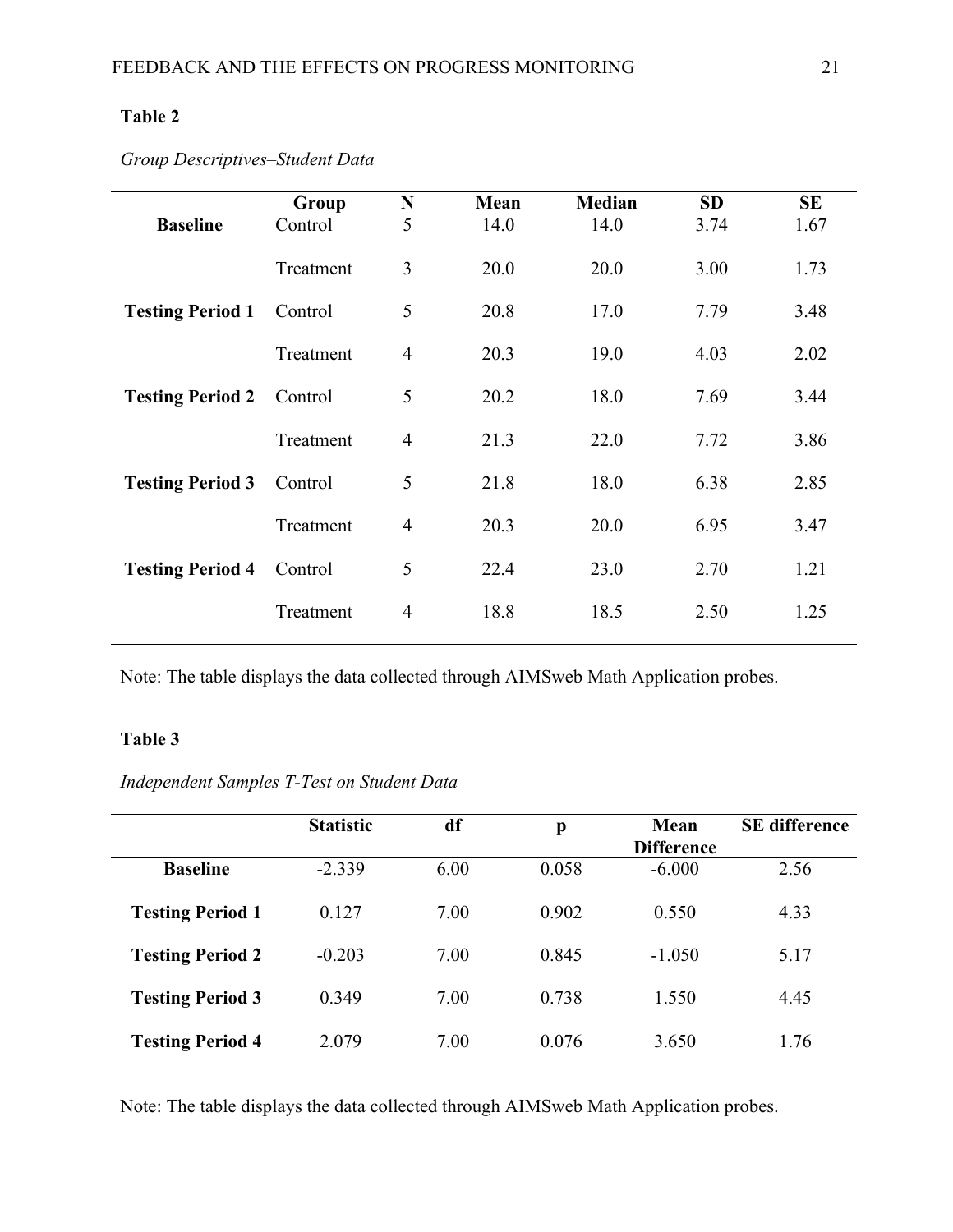#### **Discussion**

#### **Summary of Major Findings**

The results of this study indicate no significant difference between immediate or delayed feedback on student scores and performance on progress monitoring. As seen in Table 1, all students, whether receiving immediate feedback or delayed feedback, displayed some growth throughout the research, but the growth was inconsistent in both the control and treatment groups. The largest amount of growth in both groups occurred within the first week of the research study's implementation.

An independent samples t-test showed no significant difference between the control group and the treatment group based on the feedback variable. In the baseline testing, the control group ( $M = 14.0$ ,  $SD = 3.74$ ,  $n = 5$ ) versus the treatment group ( $M = 20.0$ ,  $SD = 3.00$ ,  $n = 3$ ) yielded the result of  $p = 0.058$ . In order for data to be statistically significant,  $p \le 0.05$ . Testing periods one, two and three produced probability values greater than 0.05. Testing period four showed the control group ( $M = 22.4$ ,  $SD = 2.70$ ,  $n = 5$ ) and the treatment group ( $M = 18.8$ ,  $SD =$ 2.50,  $n = 4$ ) to have  $p = 0.076$ . Again, since p is greater than 0.05, this study indicates no significant statistical findings.

#### **Limitations of the Study**

Throughout the course of this research, some limitations that could have affected the data became noticeable. One limitation that was evident was the sample size. Since this study was conducted in a special education classroom, there were only ten students who were participants. Due to a new goal added during the data collection phase, one of the student's data was excluded from the study. Nine students is a small sample size. Framing conclusions off of a small sample size can possibly be misleading. Conducting this study with a larger group would allow for more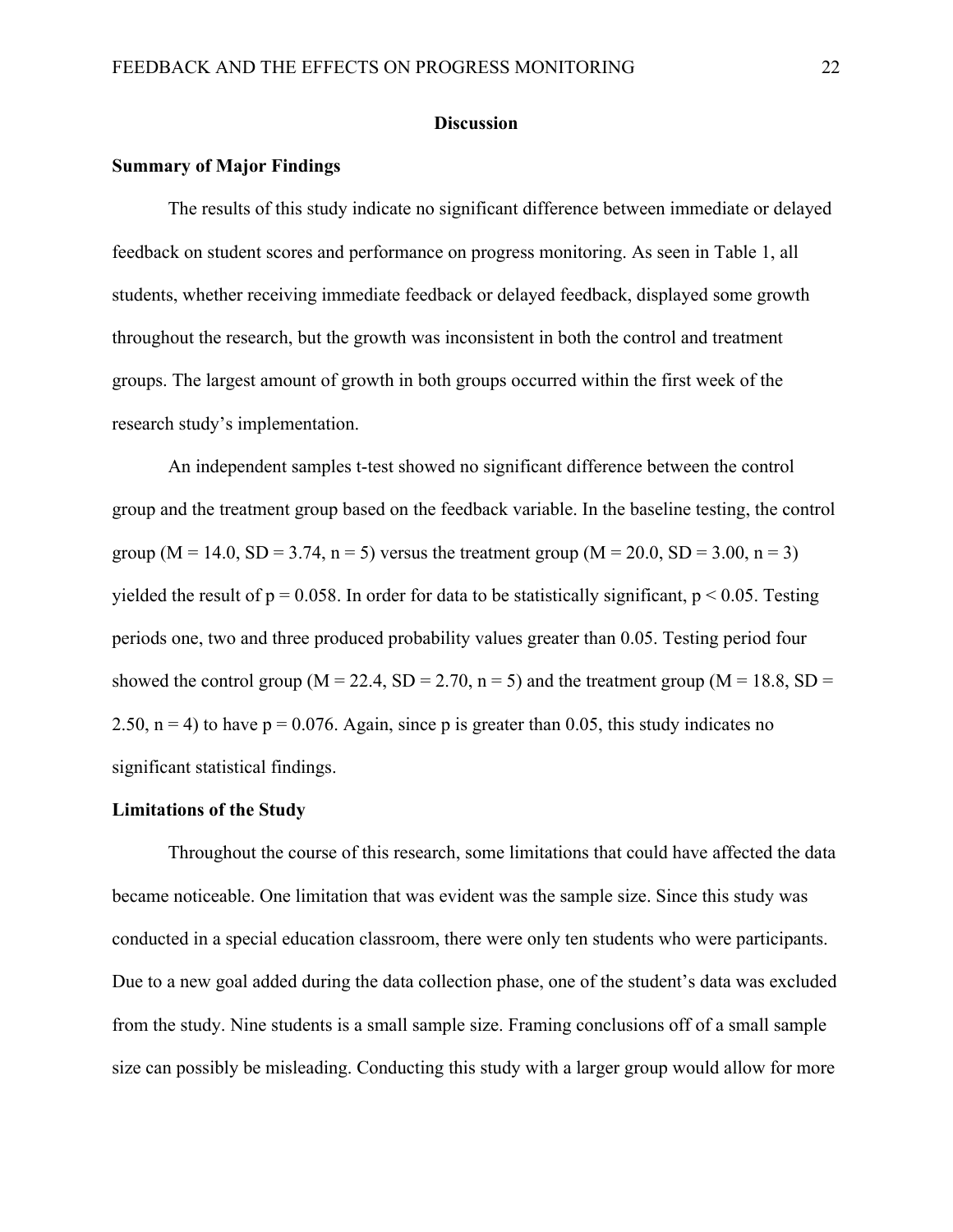concrete evidence on the role of timing of feedback in the learning process. The time frame is also a limitation of the study. There were four testing periods that were part of the data collection over a seven-week period. This study could possibly generate different results if conducted over a longer time frame.

Natural growth throughout the course of the school year is also a possible limitation in this study. All students show some type of growth throughout the school year, whether small or large. In conducting progress monitoring every two weeks, the hope is that growth is happening for each student based on the Specially Designed Instruction provided according to the student's Individualized Education Plan. In this study, feedback was the variable manipulated. The growth that was observed during this research could be because of the feedback provided to students, but the growth could also be the natural growth the student would possess at this time in the school year.

Another limitation that became present in this study is the influence of outside factors on the student. Everyone has days where they are not performing their best due to outside influences. Students are no exception. Some internal and external factors that play a role in the outcome of progress monitoring scores are if the student does not feel well, is hungry, had a fight with a parent, sibling, or friend, or has anxiety. Completing progress monitoring on a day where a student is feeling one or multiple of these stressors does not result in the best scores or accurately reflect the learning that has occurred for that particular student. However, these factors are outside of the control of the student or researcher and therefore could not be prevented in this research.

An additional limitation throughout this study is the motivation level and preference of each individual student within the classroom. Students possess various motivation levels. Some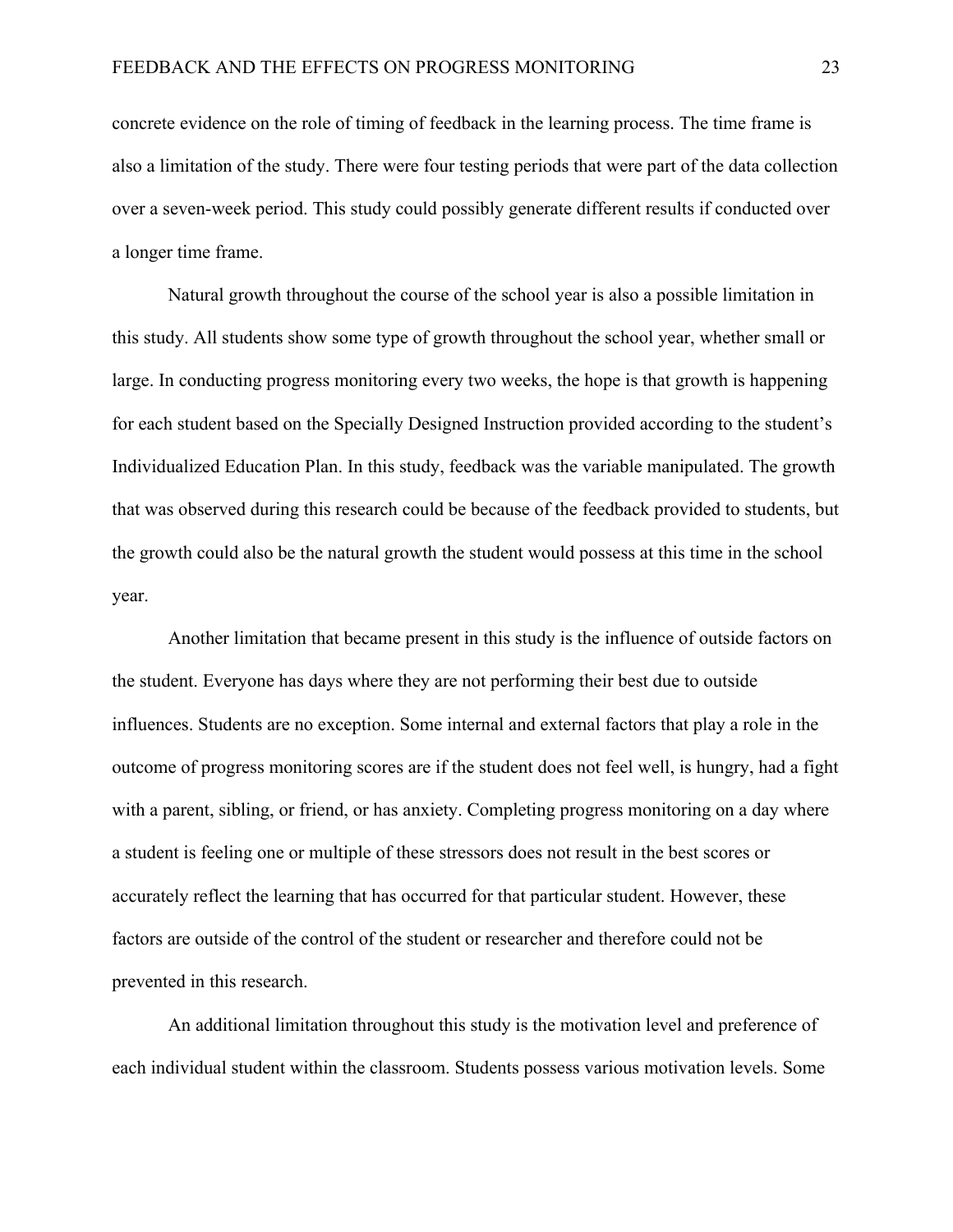students in this study enjoy progress monitoring every two weeks, while others despise these testing periods. Students who dislike probes may demonstrate lower testing scores because they may not care or give their best effort. There were also some students in this study that were very involved and asking questions when provided with feedback from the researcher to fully understand their mistakes and improve in the next testing period. Others did not ask questions and viewed the feedback as another dreaded assignment to complete. Lastly, students have contrasting preferences. A couple students in the treatment group liked having feedback presented immediately, while others stated they preferred to have feedback in the week between testing periods like normal. On the contrary, students who were in the control group could have benefitted from immediate feedback.

#### **Further Study**

Further study into the timing of feedback, especially a focus on progress monitoring, would be beneficial for teachers. In future studies, as stated previously, a longer testing frame and larger student sample size would provide better insight into if immediate or delayed feedback is best in student learning and retention. A longer testing period and larger class size would grant more consistent, reliable data.

This study was conducted in the high school setting, but it could also be implemented at a different age level. Younger students may show quite different results than what this study revealed. It is possible that feedback plays a more significant role for younger students and their learning, but it may not. Middle school students could also display different outcomes based on the feedback provided. The study present focused on mathematics, but the study could also go into other goal areas, like reading, writing, or employability, for students. Students in special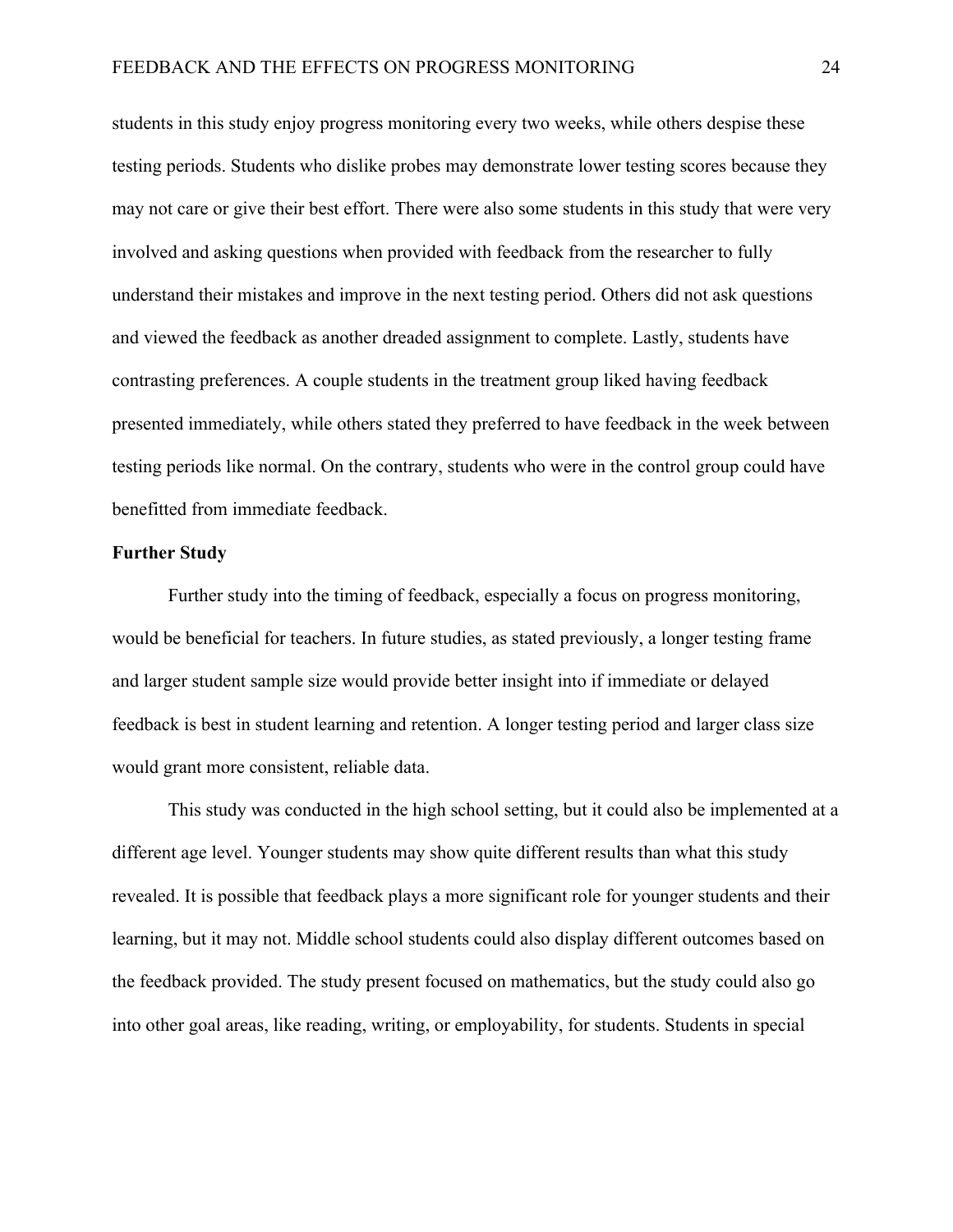education that are on a reading or writing goal receive feedback on their scores, but immediate or delayed feedback could play a role in future learning.

Additional studies in the future could target other areas of progress monitoring, like goal setting. In helping students in special education learn and grow, goal setting is something that could be researched further. Along with providing feedback, students could set a goal each testing period to create more purpose in completing the progress monitoring along with having something to work for and attain in the next testing period. Lastly, further studies could include a qualitative portion that takes student preferences into account. In this study, some students commented to the researcher that they preferred immediate feedback, while others favored delayed feedback. A survey for each student to complete would give the researcher feedback on what student preferences are.

#### **Conclusion**

The goal in education is to provide the best opportunities for students to learn and grow from. Feedback is a teaching strategy that greatly benefits learners. The purpose of this action research was to find when the optimal time is to provide students in special education with feedback on progress monitoring in the area of mathematics to help improve learning and retention. Over the course of seven weeks in the third quarter, data was collected on four testing periods. The quantitative data collected by the researcher was the total points a student scored on an AIMSweb math application probe. Feedback was provided to students either immediately after completing the progress monitoring or delayed by a week in between testing periods. All students received the same feedback on the total points earned along with going through questions they got correct and mistakes that were made.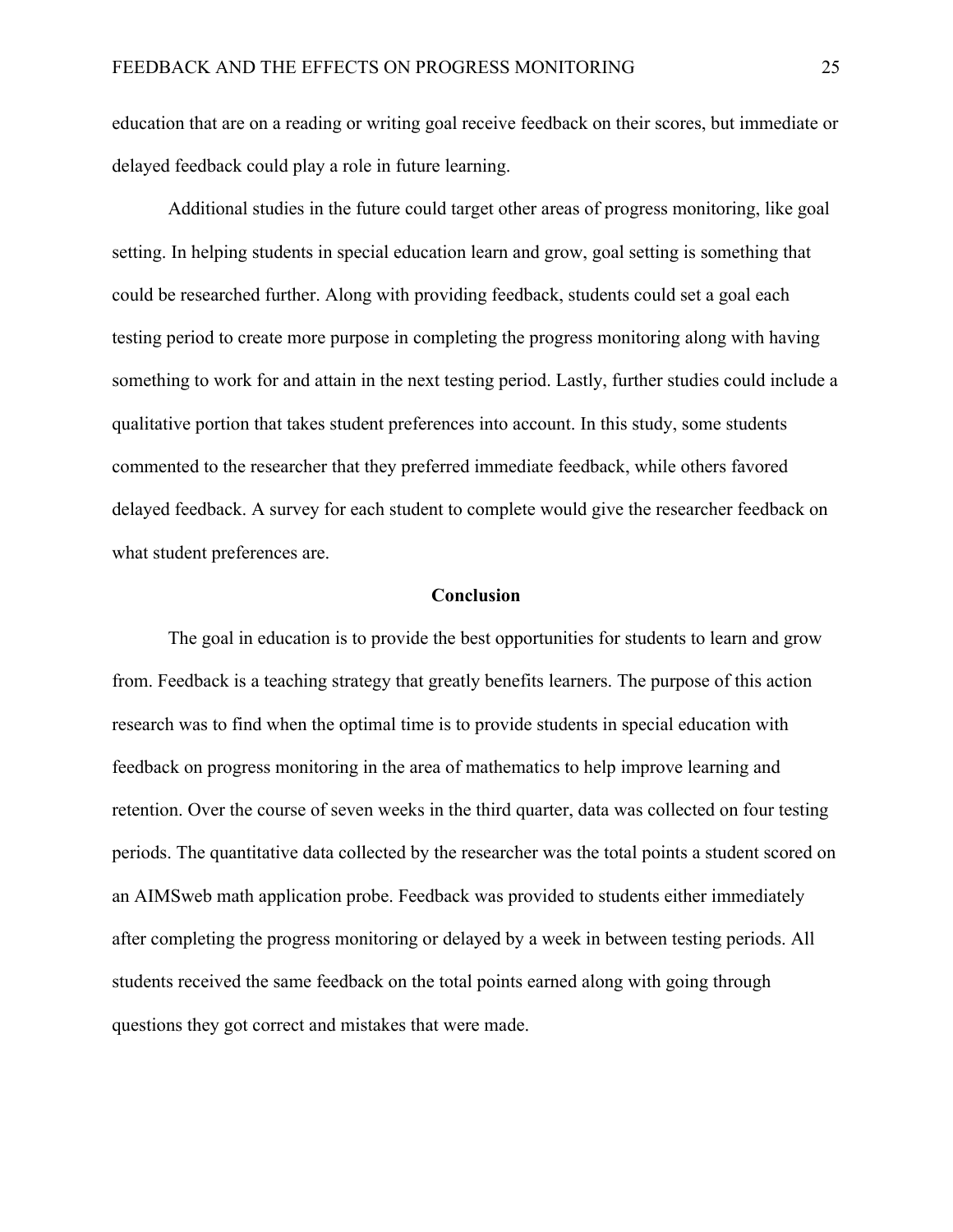The current study revealed that there was not a significant difference between providing feedback immediately or delayed on student scores and learning. All students in this study displayed growth at some point throughout the research, but the growth was inconsistent in both the control and treatment groups. The conclusion of this research is that there may not be a universal time to provide feedback to all students, but that feedback should be provided based on each individual and how they learn best ("Providing Educational Feedback," 2016).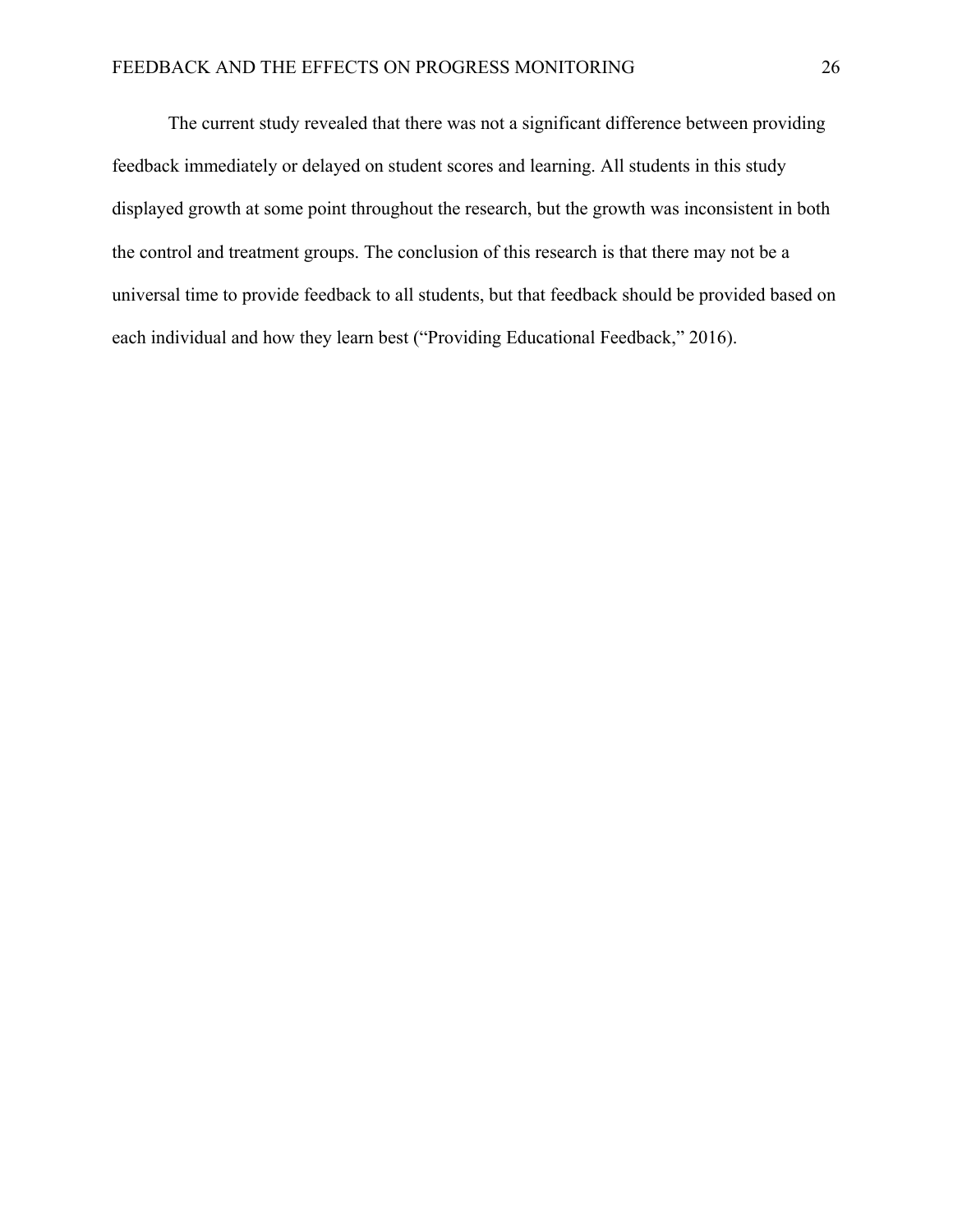#### References

- Al-Bashir, M., Kabir, R., & Rahman, I. (2016). The value and effectiveness of feedback in improving students' learning and professionalizing teaching in higher education. *Journal of Education and Practice*, 7(16), 38-41. Retrieved from https://eric.ed.gov/?id=EJ1105282
- Chan, P. E., Konrad, M., Gonzalez, V., Peters, M. T., & Ressa, V. A. (2014). The critical role of feedback in formative instructional practices. *Intervention in School and Clinic*, *50*(2), 96–104. https://doi.org/10.1177/1053451214536044
- Chiu, S., & Alexander, P. A. (2014). Young children's analogical reasoning: The role of immediate feedback. *Journal of Psychoeducational Assessment*, *32*(5), 417–428. https:/doi.org/10.1177/0734282913515442
- Collins, L. W., Cook, S. C., Sweigart, C. A., & Evanovich, L. L. (2018). Using performance feedback to increase special education teachers' use of effective practices. *Teaching Exceptional Children, 51*(2), 125-133. https://doi.org/10.1177/0040059918802774
- Duhon, G. J., House, S., Hastings, K., Poncy, B., & Solomon, B. (2015). Adding immediate feedback to explicit timing: An option for enhancing treatment intensity to improve mathematics fluency. *Journal of Behavioral Education, 24*(1), 74-87. Retrieved from www.jstor.org/stable/43551308
- Feedback [Def. 2]. (2020). In *Oxford English Dictionary Online.* Retrieved April 14, 2020, from https://www-oed-com.ezproxy.nwciowa.edu/view/Entry/68965
- Fyfe, E. R., & Rittle-Johnson, B. (2017). Mathematics practice without feedback: A desirable difficulty in a classroom setting. *Instructional Science, 45*(2), 177-194. http://dx.doi.org.ezproxy.nwciowa.edu/10.1007/s11251-016-9401-1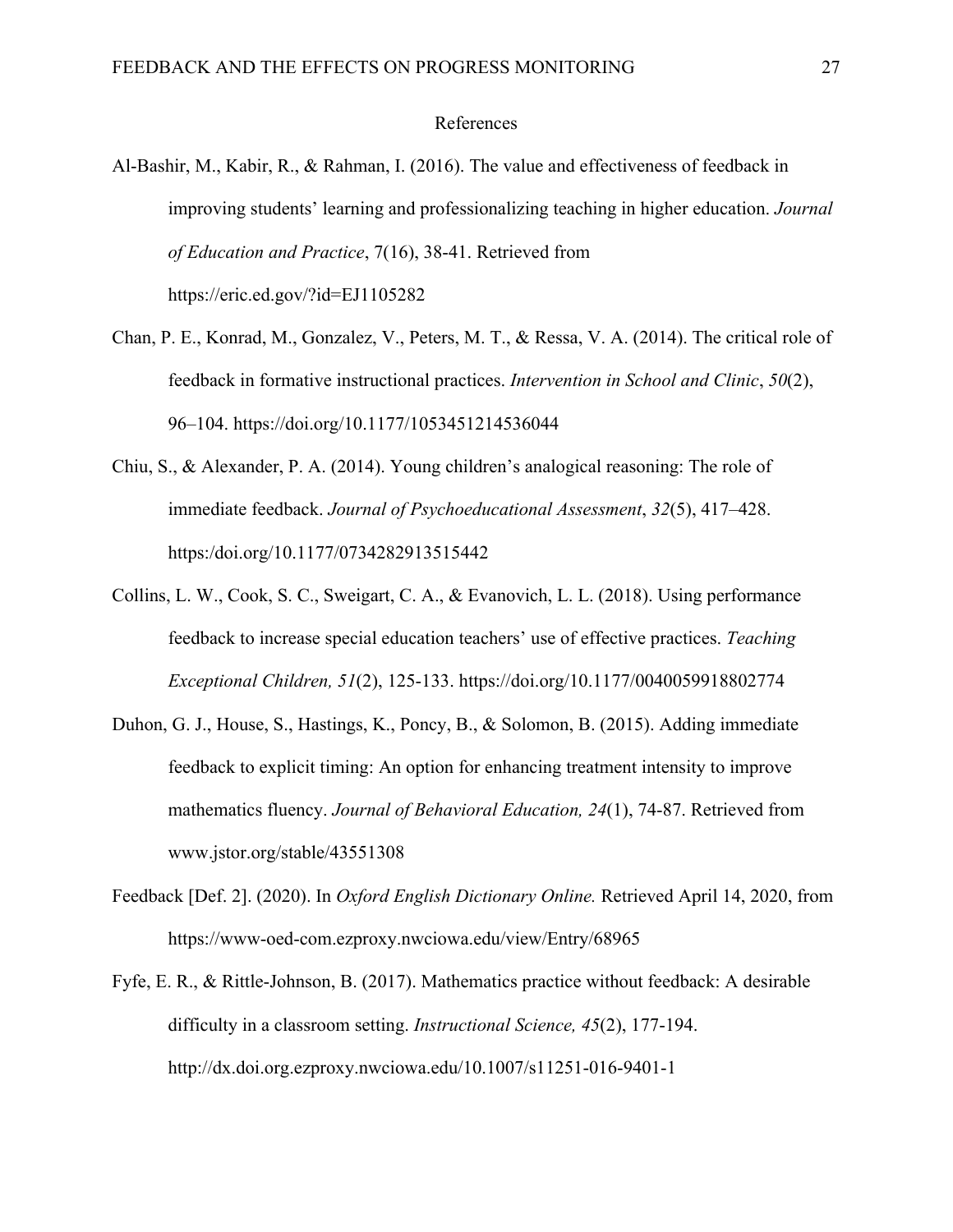- Iowa school performance profiles. (2019). Retrieved February 24, 2020 from https://www.iaschoolperformance.gov/ECP/StateDistrictSchool/DistrictSummary?k=765  $0&x=2019$
- The jamovi project (2019). jamovi. (Version 1.1) [Computer Software]. Retrieved from https://www.jamovi.org
- Jug, R., Jiang, X. S., & Bean, S. M. (2019). Giving and receiving effective feedback: A review article and how-to guide. *Archives of Pathology and Laboratory Medicine*, 143(2), 244- 250. https://doi-org.ezproxy.nwciowa.edu/10.5858/arpa.2018-0058-RA
- Kehrer, P., Kelly, K., & Heffernan, N. (2013). Does immediate feedback while doing homework improve learning? *Worcester Polytechnic Institute*, 542-545. Retrieved from https://www.researchgate.net/publication/286195590
- Masantiah, C., Pasiphol, S., & Tangdhanakanond, K. (2018). Student and feedback: Which type of feedback is preferable? *Kasetsart Journal of Social Sciences*, 1-6. https://doi.org/10.1016/j.kjss.2018.07.020
- McFadzien, N. (2015). Why is effective feedback so critical in teaching and learning? *Journal of Initial Teacher Inquiry*, *1*, 16-18. Retrieved from http://hdl.handle.net/10092/11439
- Metcalfe, J., Kornell, N., & Finn, B. (2009). Delayed versus immediate feedback in children's and adults' vocabulary learning. *Memory and Cognition, 37*(8), 1077-1087. https://doi.org/10.3758/MC.37.8.1077
- Molloy, E. & Boud, D. (2013). Feedback models for learning, teaching, and performance. *Handbook of Research on Educational Communications and Technology*. Fourth Edition. Springer: New York, 413-424. http://doi.org/10.1007/978-1-4614-3185-5\_33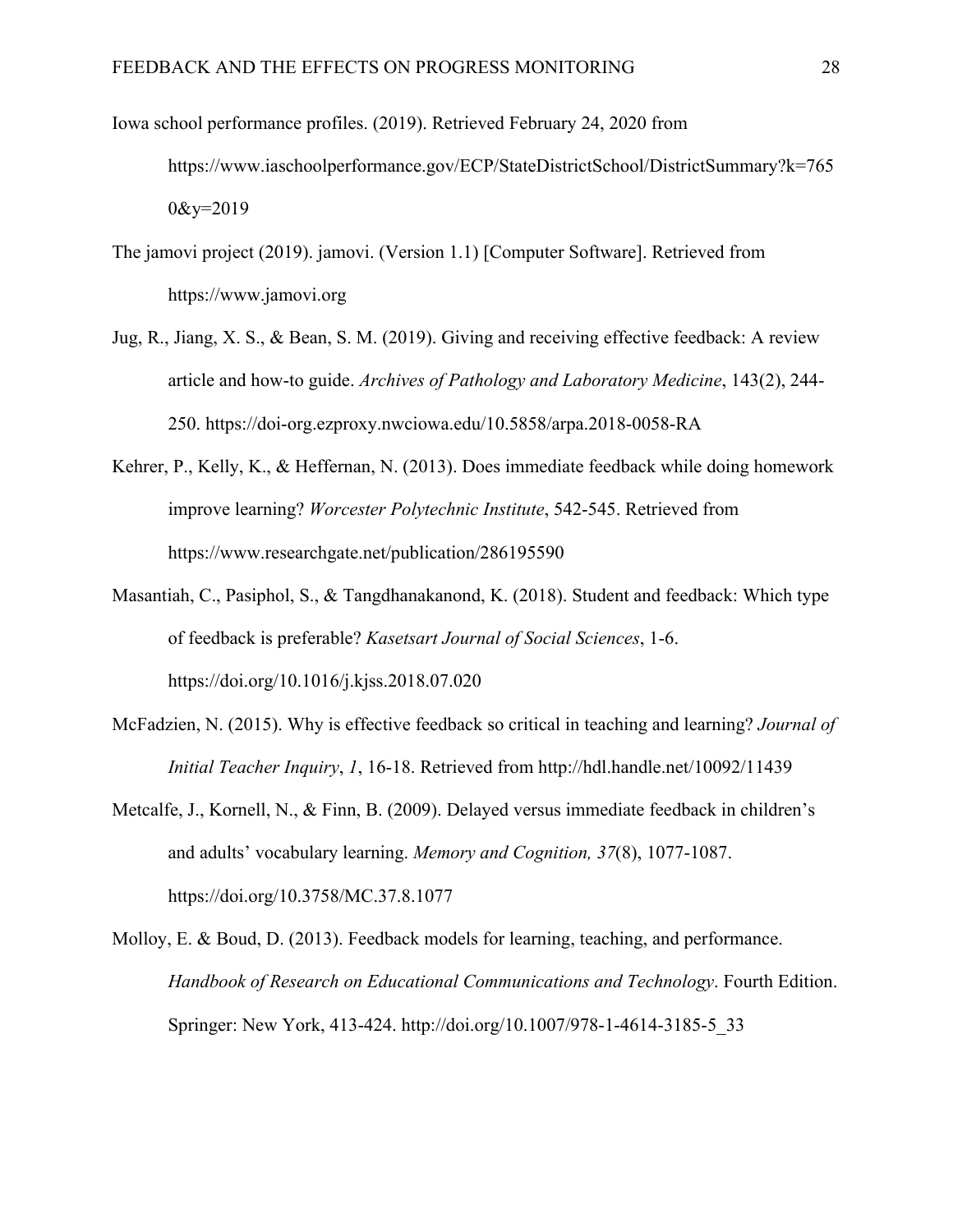- Mullaney, K. M., Carpenter, S. K., Grotenhuis, C., & Burianek, S. (2014). Waiting for feedback helps if you want to know the answer: The role of curiosity in the delay-of-feedback benefit. *Memory & Cognition, 42*(8), 1273-84. Retrieved from http://ezproxy.nwciowa.edu/login?url=https://search-proquestcom.ezproxy.nwciowa.edu/docview/1628899988?accountid=28306
- Nakata, T. (2015). Effects of feedback timing on second language vocabulary learning: Does delaying feedback increase learning? *Language Teaching Research, 19*(4), 416-434. https://doi.org/10.1177/1362168814541721
- Omer, A. A., & Abdularhim, M. E. (2017). The criteria of constructive feedback: The feedback that counts. *Journal of Health Specialties, 5*(1), 45-48. Retrieved from http://ezproxy.nwciowa.edu/login?url=https://go.gale.com/ps/i.do?st=T002&lm=DA~120 170100&qt=TI~%22The+criteria+of+constructive+feedback%22~~SP~45~~IU~1~~PU ~%22Journal+of+Health+Specialties%22~~VO~5&sw=w&ty=as&it=search&sid=HRC A&p=HRCA&s=RELEVANCE&u=nwcollege&v=2.1&asid=1e43b789
- Plank, C., Dixon, H., & Ward, F. (2014). Student voices about the role feedback plays in the enhancement of their learning. *Australian Journal of Teacher Education, 39*(9), 98-110. http://dx.doi.org/10.14221/ajte.2014v39n9.8
- Progress monitoring procedures. (n.d.). Retrieved January 24, 2020, from Iowa Department of Education website: https://educateiowa.gov/pk-12/special-education/guidance-qualityieps/progress-monitoring-procedures
- Providing educational feedback. (2016). Retrieved January 25, 2020, from https://www.pearson.com/content/dam/one-dot-com/one-dotcom/uk/documents/educator/HE/Providing-educational-feedback.pdf